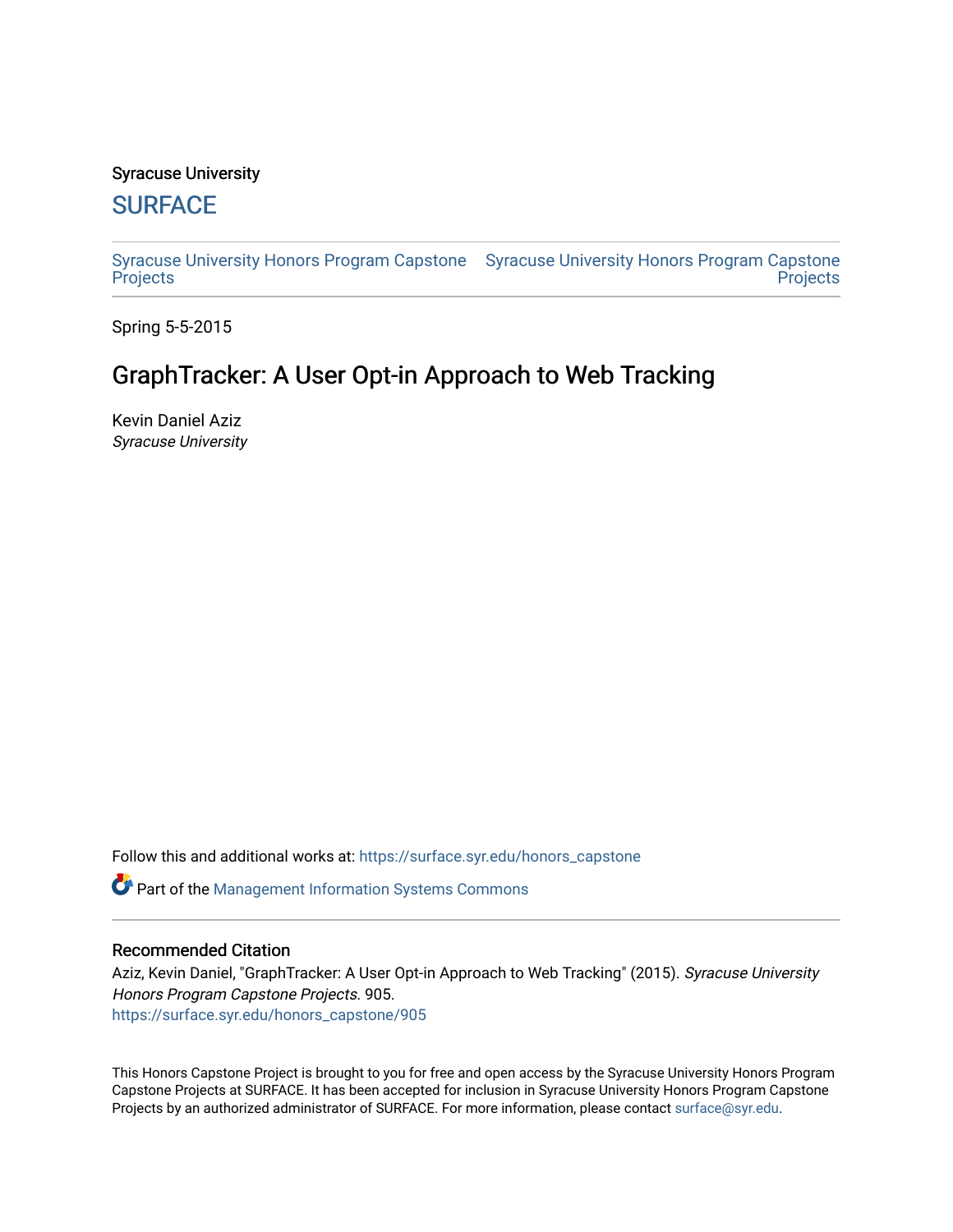# **GraphTracker: A User Opt-In Approach to Web Tracking**

A Capstone Project Submitted in Partial Fulfillment of the Requirements of the Renée Crown University Honors Program at Syracuse University

#### Kevin Daniel Aziz Candidate for a B.S. Degree and Renée Crown University Honors May 2015

Honors Capstone Project in Computer Science

Capstone Project Advisor:

Dr. Jae Oh, Professor of Computer Science

Capstone Project Reader:

Edmund Yu, Professor of Computer Science

Honors Director:

Stephen Kuusisto, Director

Date: May 8, 2015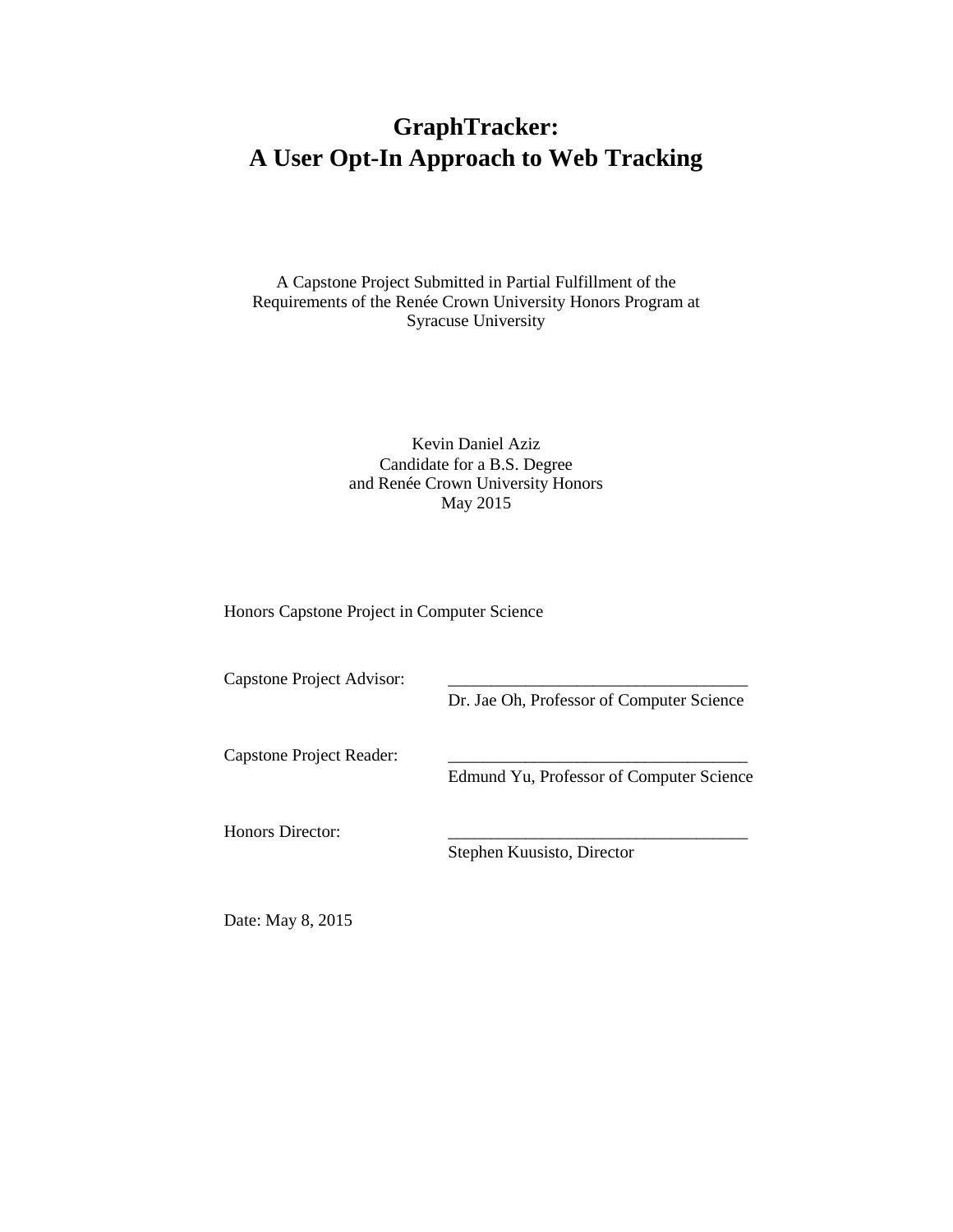#### **Abstract**

The web is a collection of interconnected documents and sites. A user will often jump not just from one site to another, but from one site to two or three others. How we explore the web is just as important as what we explore and what we discover as a result. In computer science, graphs are used to represent relationships between entities. By applying this concept to web tracking, graphs can capture the relationships between the sites we visit. We are building GraphTracker to tackle the difficult problem of tracking a user's web activity. GraphTracker builds a "browsing graph" to track the content a user accesses, and models how the user navigates the web. The browsing graph maps out the web as the user experiences it, to represent the user's personal browsing habits and interests. GraphTracker provides a valuable data source for modeling and understanding user behavior and makes that data source accessible, while also respecting user privacy.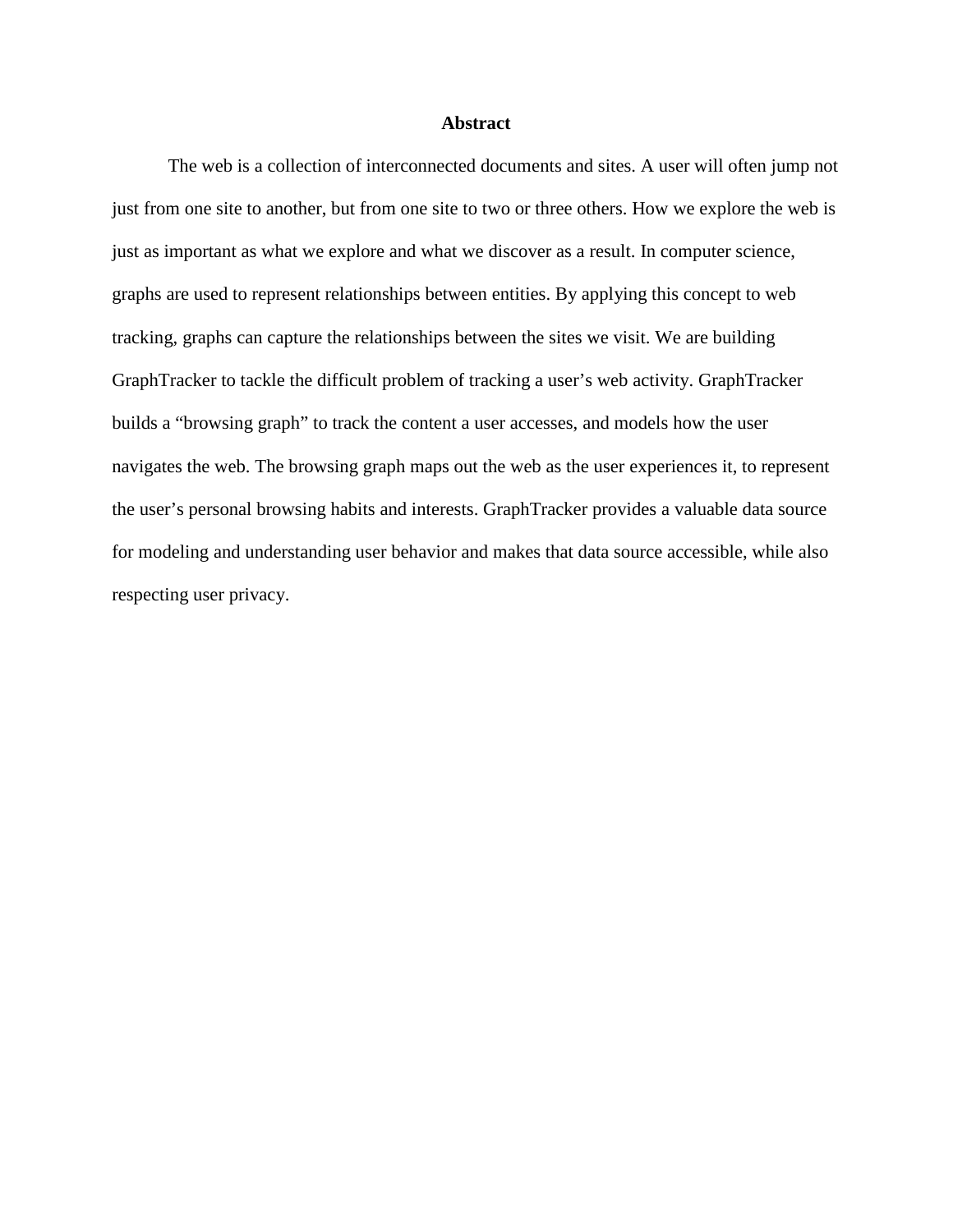# **Table of Contents**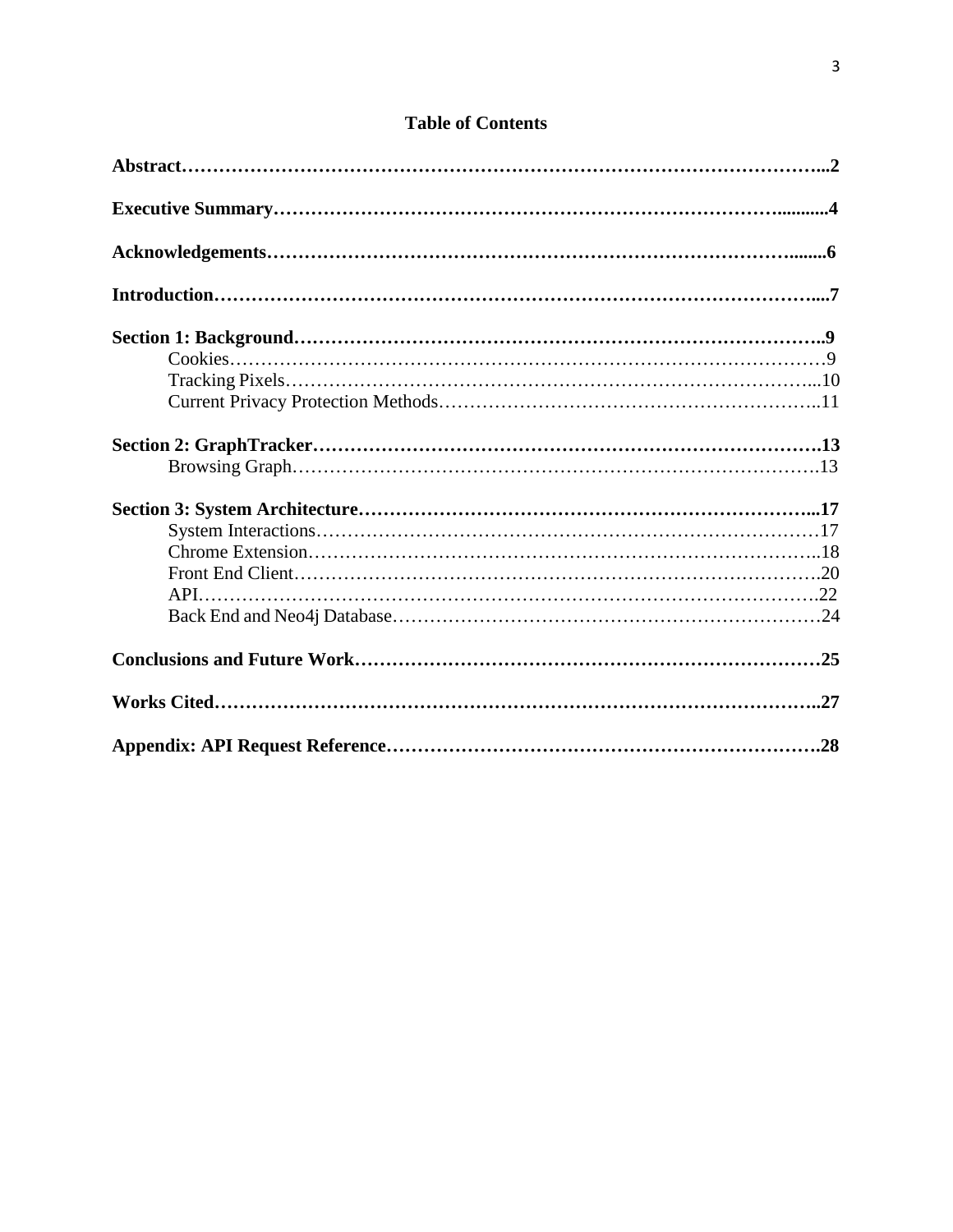#### **Executive Summary**

Given the importance of digital data and privacy, web tracking has gained relevance over the last several years. Web tracking transcends the field of computer science, giving life to a new breed of digital advertising and spawning policy debates among lawmakers in Washington. Controversial means of web tracking, particularly tracking employed by individuals or groups of whom the user is unaware, threaten user privacy and trust. However, the data provided by web tracking is so valuable, that many are undertaking the challenge of exploring how to track users in a way that makes the user feel safe and secure, and directly benefits the user.

We've developed software called GraphTracker which advances the interest of responsible web tracking by putting that power in the hands of the user. Most methods of tracking originate from outside sources, often without the user's consent, thus putting user privacy at risk which leads to a loss of user trust. However, this can be ameliorated by putting the user in command, and making web tracking a user-driven process. The user must directly install and administer GraphTracker. The user has control over what data is being tracked, and controls what happens with that data. This puts the user, rather than a third party group, as the owner of the data, preventing data from being sold off to companies unknowingly.

Furthermore, from a technical standpoint, GraphTracker is able to access and collect a broader spectrum of data. Additionally, using the ideology that *how* a user gets from place to place on the web is important, we add another dimension to the metrics gathered, and at a level of detail which is difficult for third-parties to emulate. Thus, GraphTracker not only tracks the user in a way that is safe and trusted by the user, but it advances tracking technology by bolstering the quantity and quality of data collected.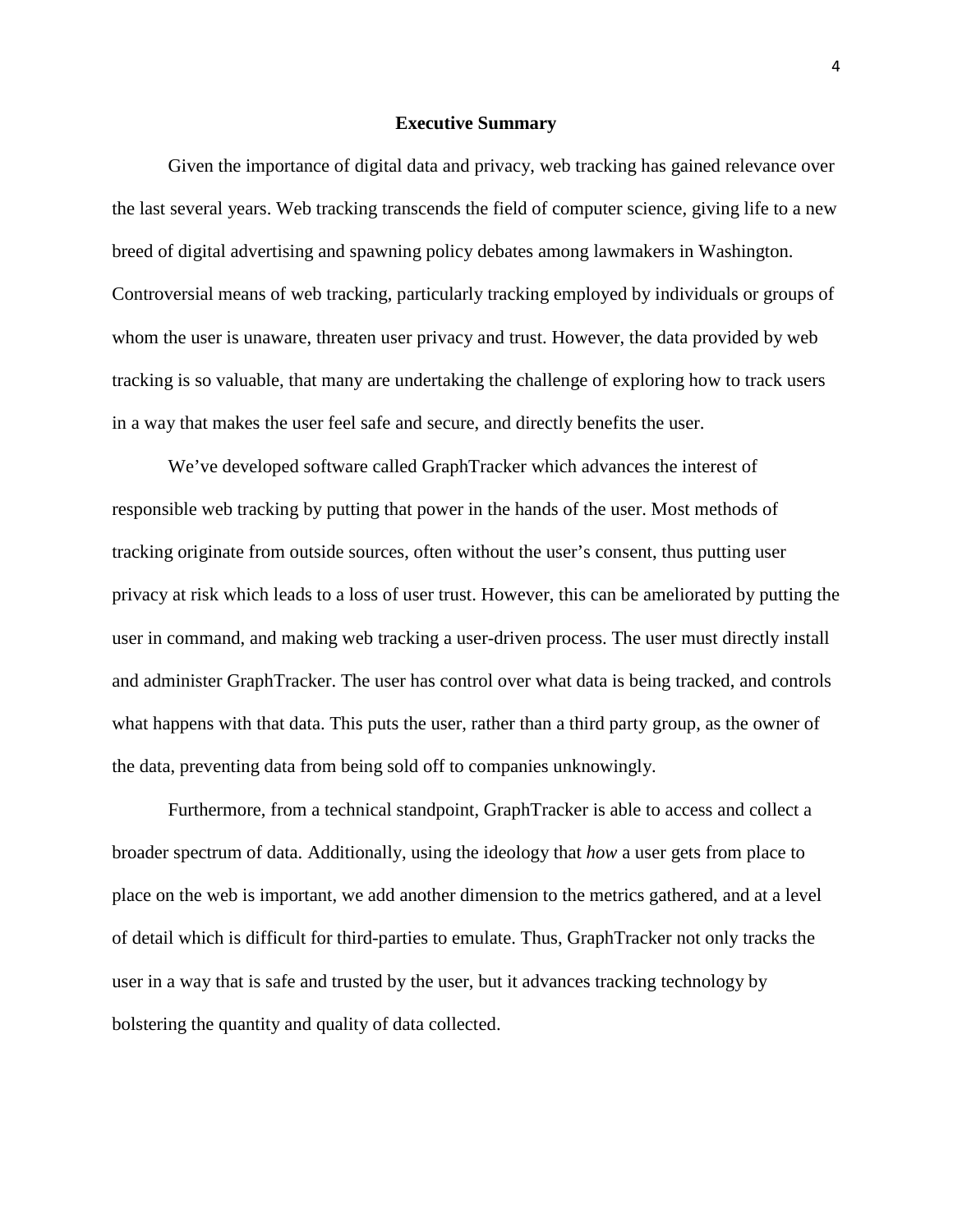GraphTracker works as a Google Chrome browser extension. The user can enable or disable web tracking with ease through a simple browser interaction. While GraphTracker is enabled, every time a user visits a site, or navigates from one site to another, GraphTracker retrieves browsing data about the page and navigational data about how the user is going from one page to the next. The extension sends the information to the user's personal storage location. The information can be viewed through the data visualization portal included with GraphTracker, or any other program which has been developed to leverage GraphTracker's data. We designed the program to allow other developers the opportunity to build their own programs on top of this platform using the data set logged by GraphTracker.

Most users of this current iteration will be highly technical users, typically developers looking to explore the benefits and potential applications of browsing data provided by web tracking. GraphTracker only tracks one individual, creating a small-scale, but highly userspecific data set. Therefore GraphTracker will not be useful in use cases such as providing data to large advertising networks, but will be useful in providing researchers with strong data sets when exploring new uses of web tracking as well investigating related user trust issues.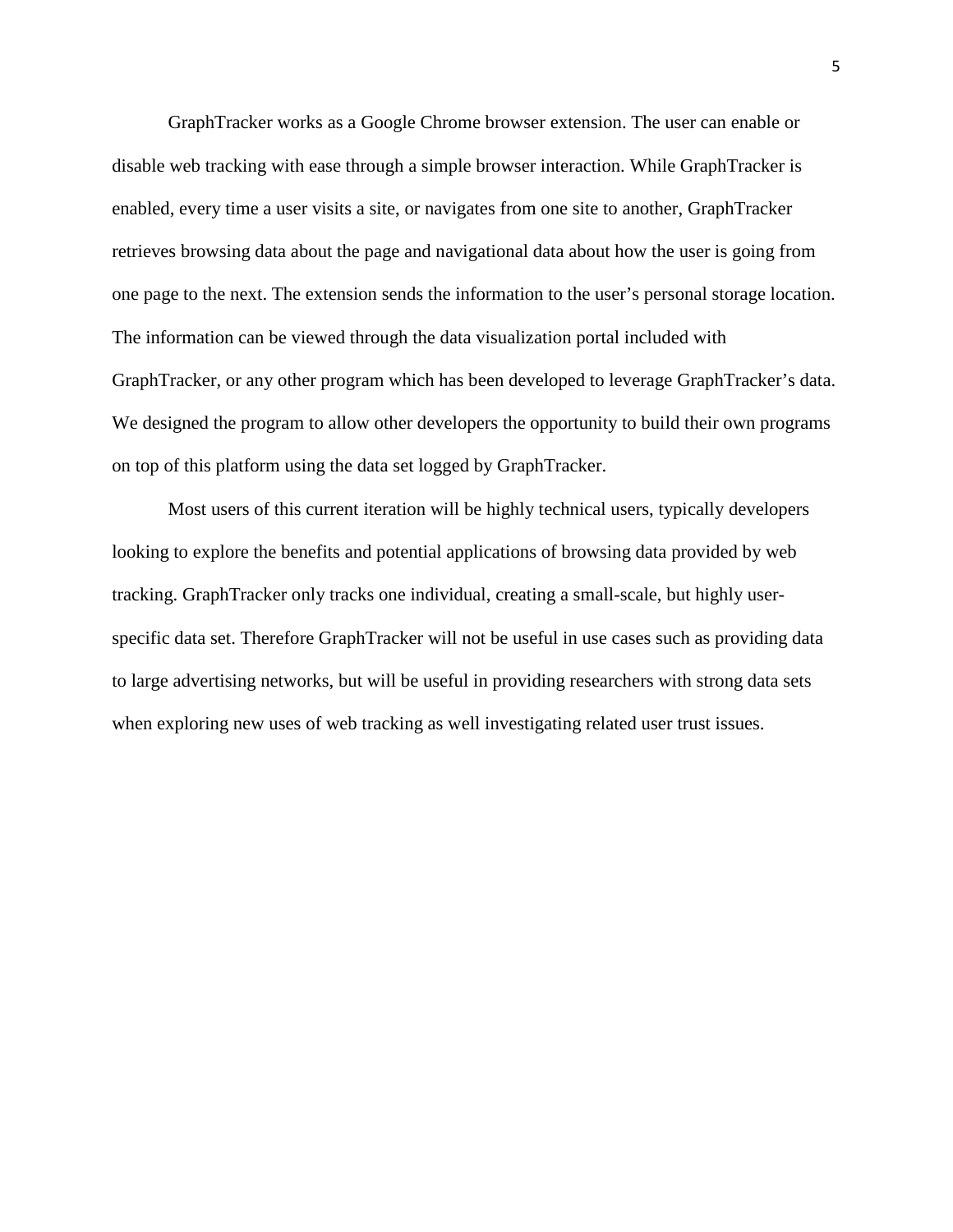# **Acknowledgements**

I owe my gratitude to Dr. Jae Oh, whose advice and mentorship over my undergraduate years has helped me to reach my goals as a computer scientist and has left his mark on time as a student. My sincerest thanks also extend to Edmund Yu and Dr. Susan Older, for their much needed input and encouragement. Finally, thank you to Eric Holzwarth and the Honors department for support throughout this journey and for making this possible.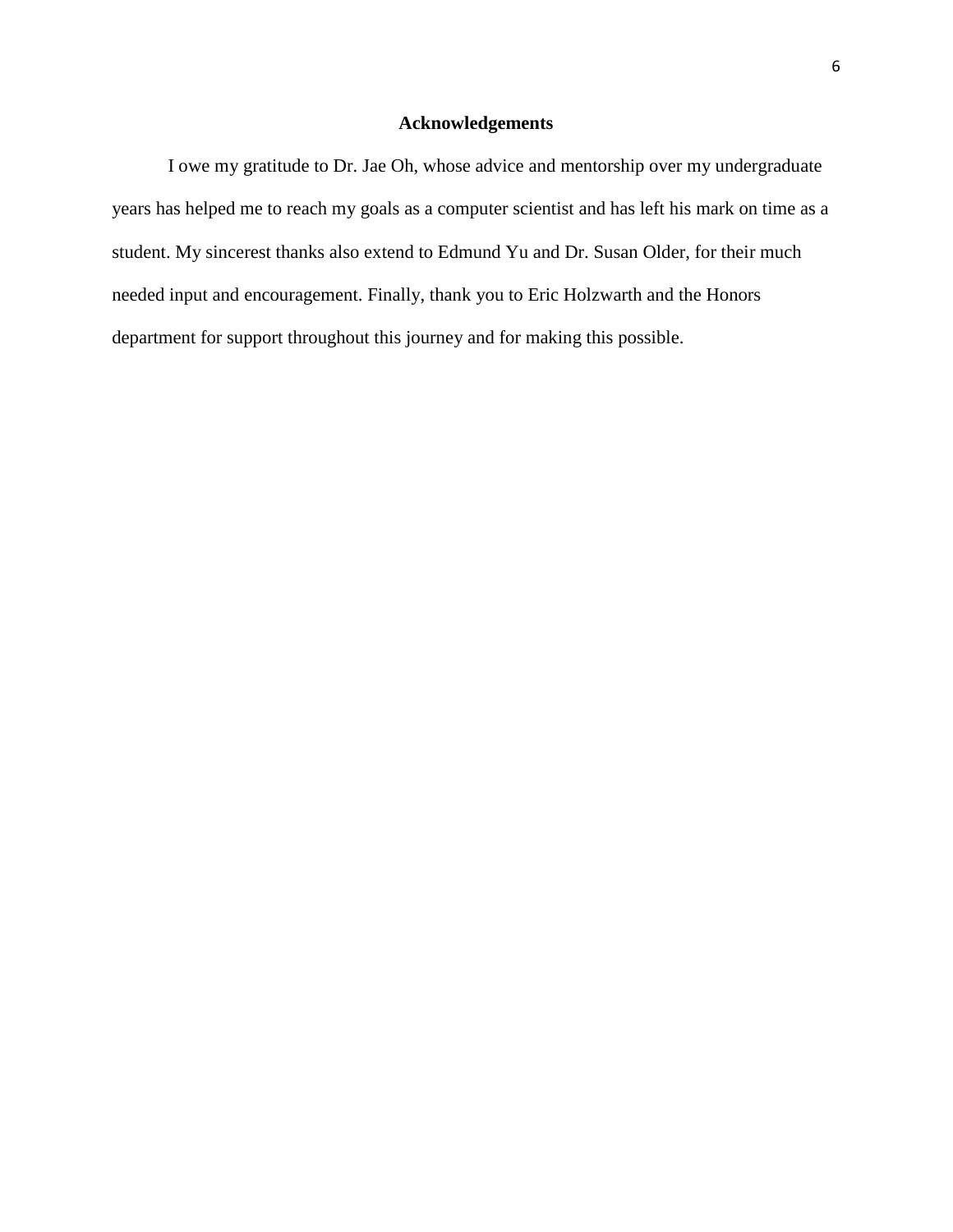#### **Introduction**

Data is power in computing. Much of computer science is predicated on the idea that well defined processes can be developed which systematically process and manipulate data. The field has evolved around performing this task faster, more efficiently, and on larger data stores. The problem arises of how to acquire this data in the first place.

Data concerning browsing history and browsing behavior is a particularly interesting category. A user's browsing history, for example, provides insights into a person's interests, wants, and needs. Browsing data can often contain very private personal information, usernames or passwords. These data, for their sensitivity, have become the focus of debate, especially over which information is collected, how it is collected, and who is collecting it. Tracking a user across the web is controversial for good reason, the information can be very dangerous in the wrong hands or when used for the wrong reasons.

However, it is possible to collect useful, safe data at the discretion of the user. We built GraphTracker on the premise that both what the user explores and how they access and discover that content are important. The system leverages a browser extension to build a "browsing graph," a directed graph which details user interactions while browsing, plotting the user's course as he or she explores the web. The browsing graph provides a model of user behavior indicative of user habits, interests, and exploratory patterns. The relational information between the pieces of web content offers additional context when drawing inferences from browsing data. The information collection and storage is kept local to the user's computer and the user is provided with a toolkit to leverage the collected data in beneficial ways. This puts the user in control of their own information. GraphTracker tackles problems in tracking users on the web,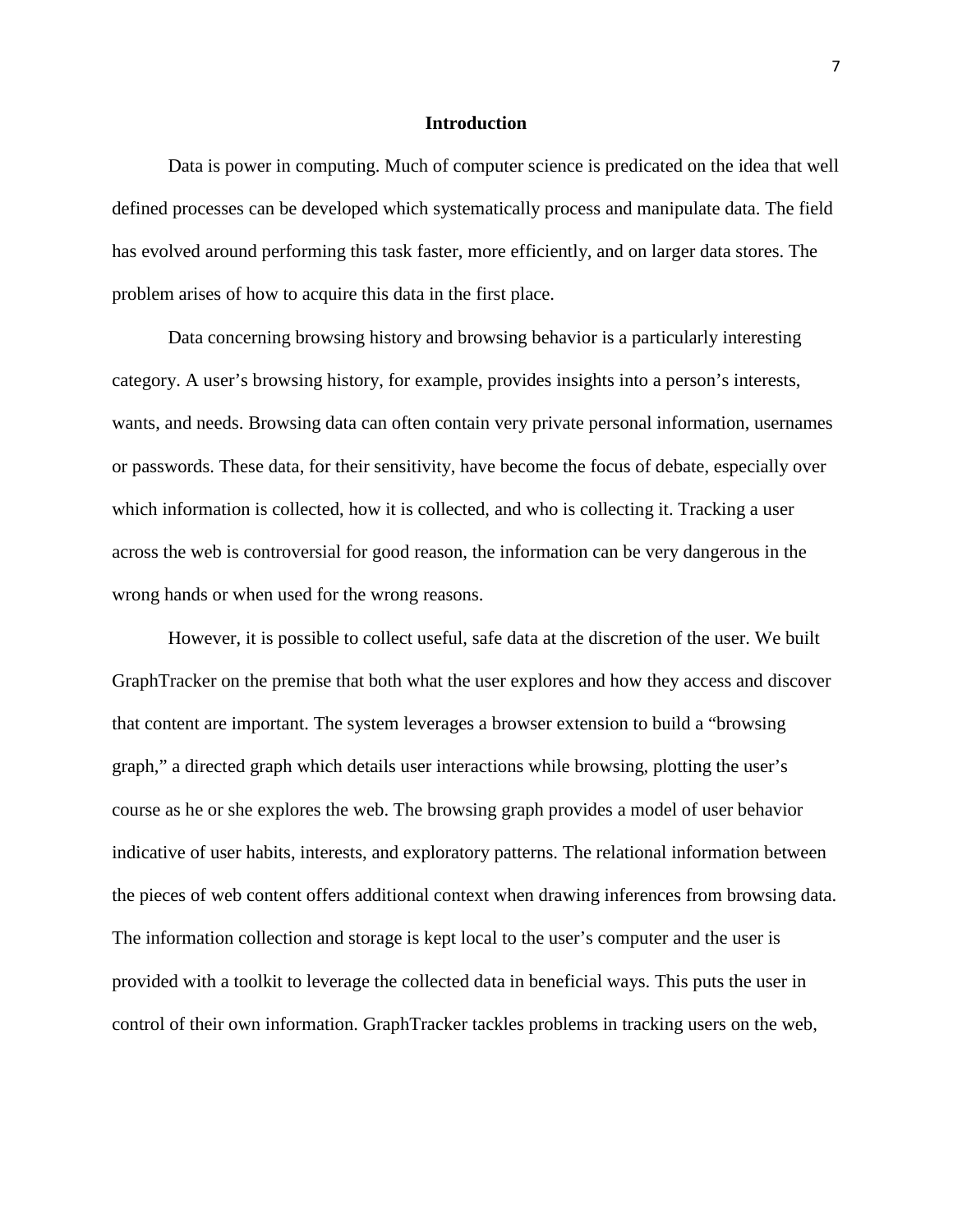delves into the nuances of data acquisition and manipulation, and shows that it can be done in a user-driven manner.

First we introduce the topic of web tracking in section 1, covering cookies, tracking pixels, and current protections from web tracking which are in place for user privacy. Section 2 will discuss GraphTracker and specify the browsing data which GraphTracker implements and how it is represented. Section 3 will cover the system architecture as well as design and implementation details each component.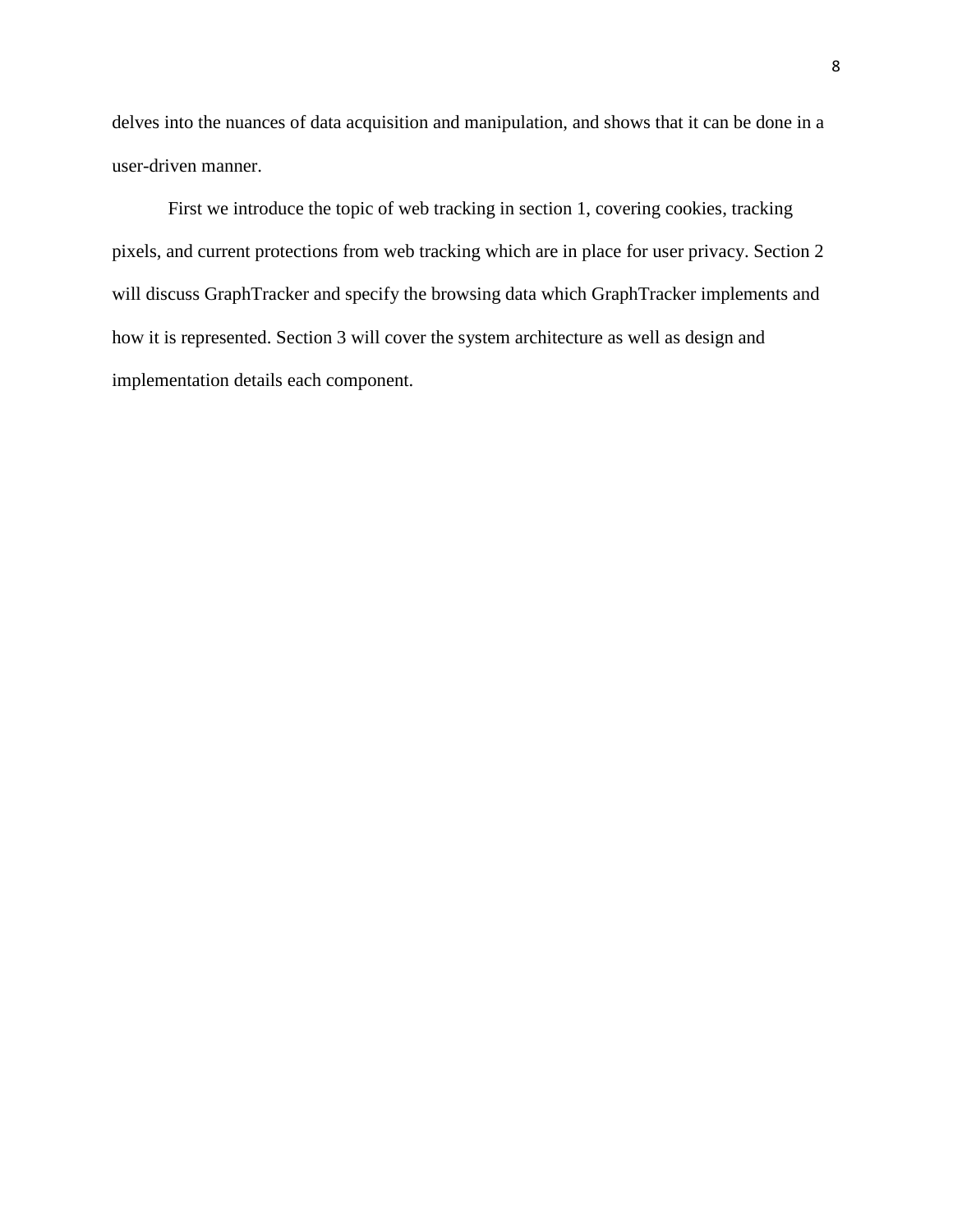#### **Section 1**

#### **Background**

Not long after the advent of the web, it became clear that tracking users would be advantageous to understanding a user's habits or interests. Companies have long understood the value of knowing their target demographic. This is easy with the personal interaction that occurs in offices or brick and mortar stores. The web makes the user invisible to the company, but web tracking lifts the veil. Web tracking informs companies of user interests, what the user is likely to do online, and how the user reaches companies' websites. Knowing this information puts companies in a position to cater their goods or services to the user, providing a better user experience. However, many web trackers have ulterior motives, seeking collect user data which it will sell to companies. The duality of intention draws concerns of protecting users from undesirable web tracking.

#### **Cookies**

Cookies tend to be at the heart of most tracking techniques. A server may set a cookie in a user's browser. When a user accesses a page, the server which hosts the page may retrieve any cookies that it has already set, thus identifying a returning user [1]. The lack of a cookie when the user visits a page is therefore an indicator that the user has not visited the page previously, or has deleted cookies since the last visit. A cookie can carry a unique identifier for the user which can allow a site to keep the user logged in, maintain user preferences, or keep items in a shopping cart for future visits.

Cookies typically expire when a browser session ends, but they can also be created with a lifespan specified by the server which set the cookie. These cookies, referred to as persistent cookies, can last over the course of multiple browser sessions [2]. While they can benefit the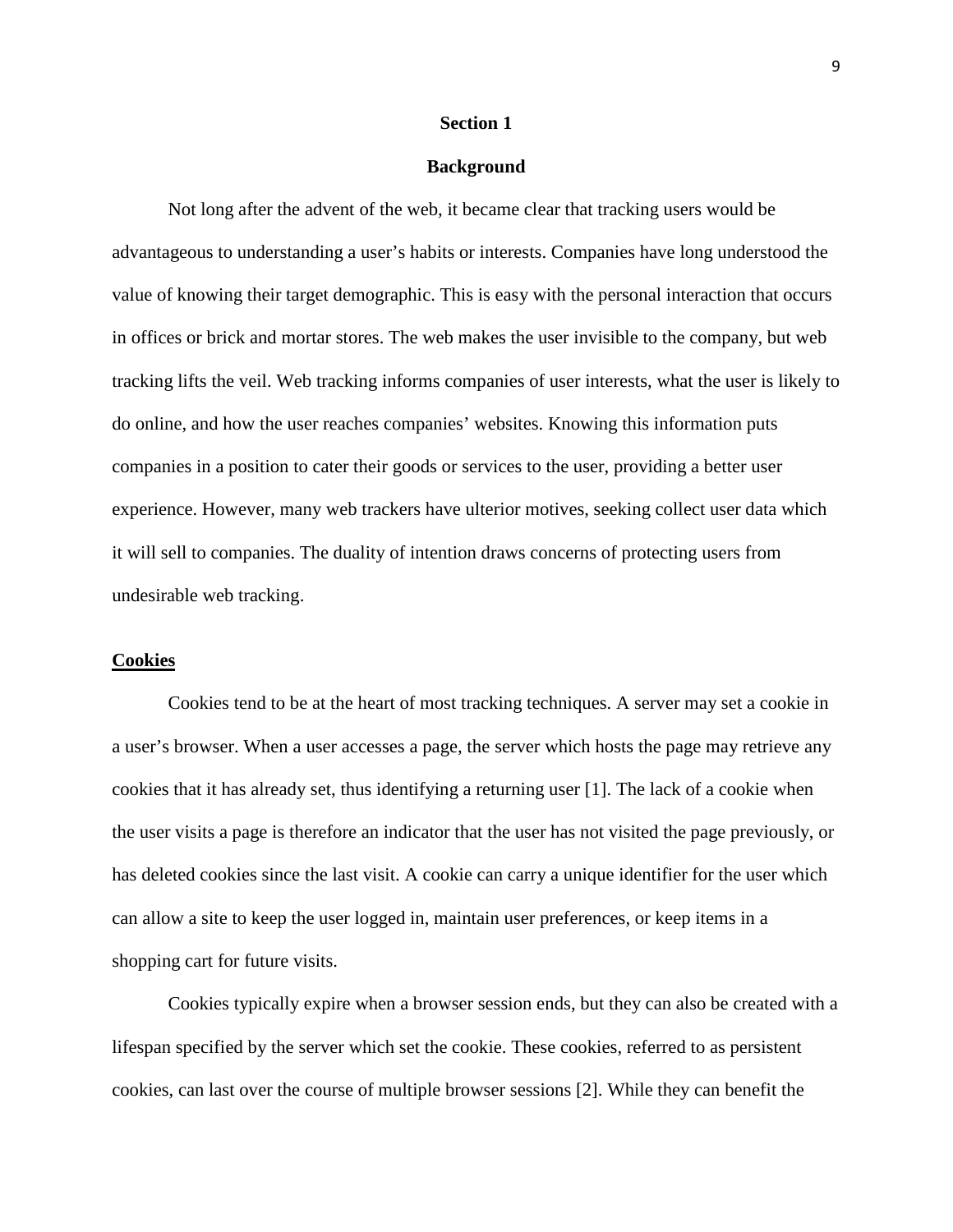user, such as allowing the user to stay logged into their email for an extended period of time, they can also be subversive, allowing a tracking program to identify the user over a number of browser sessions [3].

Domains only have access to the cookies which they set. Users tend to see most benefit from first-party cookies. These are cookies set by the domain which the user is currently visiting, and allow the site to "remember" the user for a more pleasant experience on the site. Third-party cookies, which form another category, are cookies set by domains other than the currently visited site. Sometimes this third-party contributes some beneficial service to the user, such as enabling a third-party video plugin or a social media widget on the site. Other times, it serves a purpose with no real or immediate benefit to the user, which is often the case with third-party web tracking.

#### **Tracking Pixels**

Tracking pixels provide a way for websites to track a user's visits to the site. They are usually implemented with  $\langle \text{img} \rangle$  tags on a site. The URL of the image referenced by the tag will typically return a transparent, single pixel image with height and width parameters set to zero or the visibility setting set to "hidden," so it will not display [4]. Even though it does not visibly appear on the page, a request for the image is sent to a server. This request, which occurs unbeknownst to the user, carries user information such as the IP address of the user, and cookies set by that server. The image URL can also include parameters which encode additional information such as an email address or product identifier. Since it is a simple image HTML tag, this technique can also be used in emails. An email tracking pixel being pinged indicates that the recipient has received and opened the email.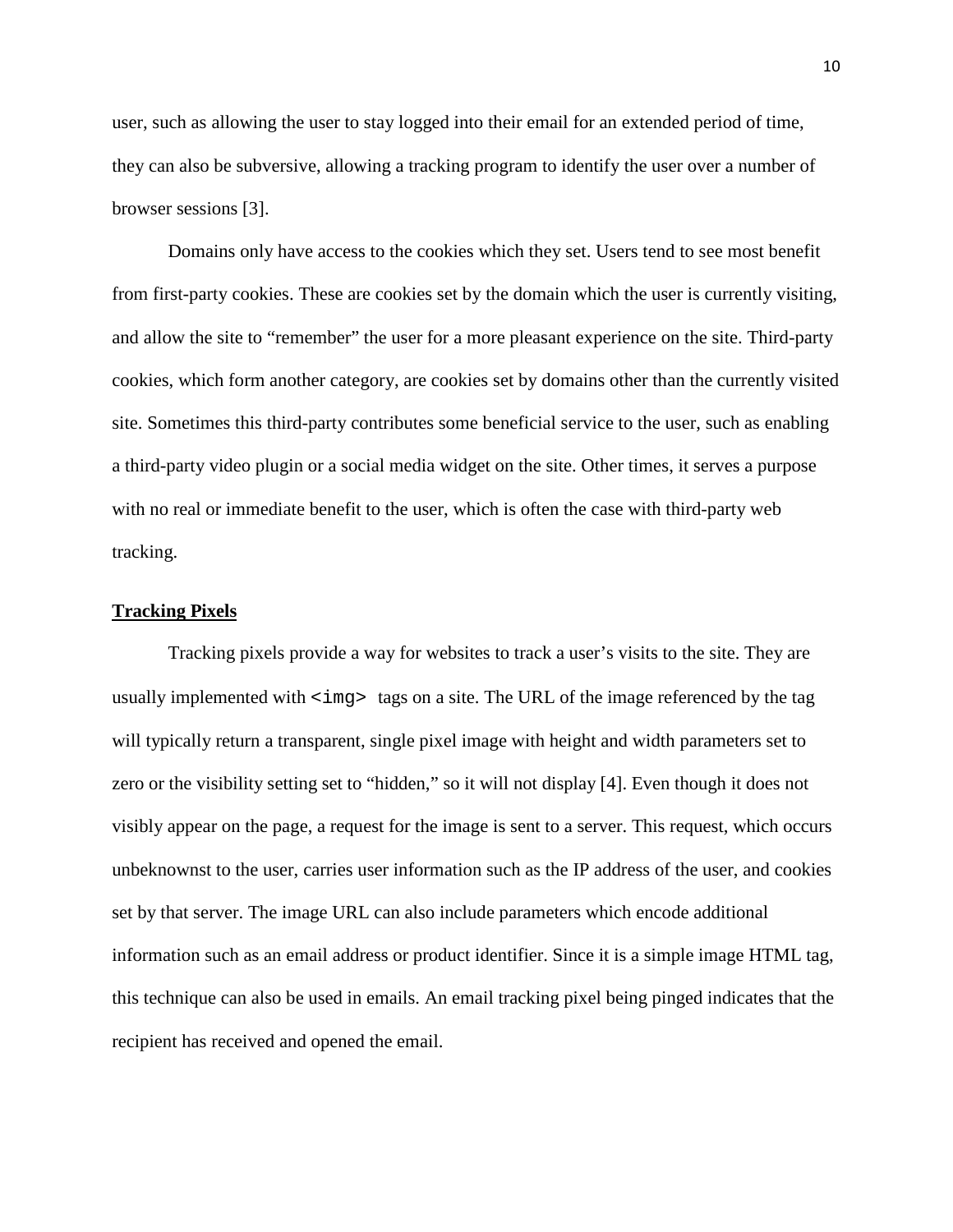Pixels enable tracking users across multiple domains. Tracking pixels can be on any number of pages on any domain, but the target URL of each pixel can point to the same server. Thus, the server pinged by the tracking pixel has access to the same third-party cookie across all those sites. This is how ad networks often track ad impressions or how affiliate sites track users across all sites which fall under their umbrella.

For example, consider two affiliate online stores hosting their sites on separate domains. Tracking pixels placed across pages on both domains can point to a single server. Thus, both sites would have access to the same tracking cookie which could then be used to implement a shared shopping cart between the two sites.

This method of user tracking is driven by the content provider and the tracking entity, though as in the example above, these two entities can be one and the same. The content provider must willingly embed a tracking pixel provided by the tracking entity. This is dependent on forming a mutually beneficial business relationship. This codependence limits the breadth of a tracking network to the sites which embed that network's tracking pixel.

#### **Current Privacy Protection Methods**

The growth of the market for user data has caused a growth in the number of third-party tracking companies. These third-parties often engage in tracking without user consent, which is a privacy concern, and furthermore often provide no benefit to the user, sometimes even tracking the user simply to sell user data to other companies. As third-party tracking continues to encroach on a user's privacy and sense of trust online, policy debate has spurred on in efforts to protect consumers' right to privacy.

One such method of protection, opt-out methods, are questionable at best. The user must first become aware of the tracking entity and then seek to opt-out, which is often a difficult task.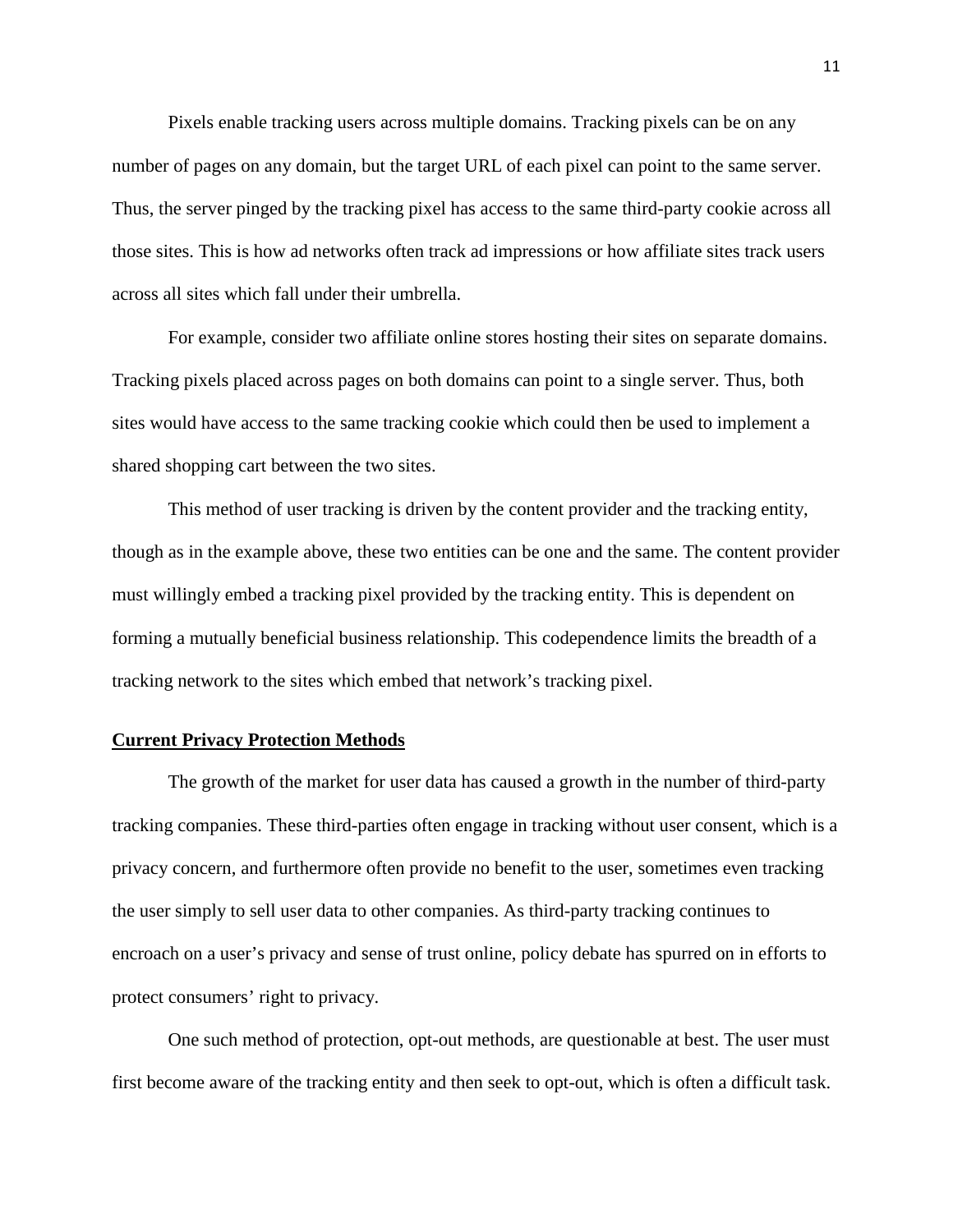There is also the question of whether or not the opt-out policy has actually been implemented. Companies have been caught tracking users even after the user opts-out, which has led to legal battles and the destruction of user trust. Another method, blocking, employs blacklists to prevent web traffic to tracking sites. These can be technically difficult to administer and are only as strong as the corpus of tracking sites on the blacklist [3].

Perhaps the most successful method yet, has been "Do Not Track" (DNT). DNT adheres to the philosophy that the user should decide whether or not they wish to be tracked, and it is up to third-parties to honor that wish. The W3C is in the process of standardizing DNT under the "Tracking Preference Expression" specification, which defines a DNT request header to identify a user's tracking preference [5]. The specification would allow for users to set a tracking preference in their browser. Web pages and third-parties would receive this preference in page request headers and respond appropriately. All major browsers currently support DNT.

The popularity of DNT makes the consensus clear that consumers should be in power of how they are being tracked. This bolsters motivation for GraphTracker, which enables selftracking governed by the user.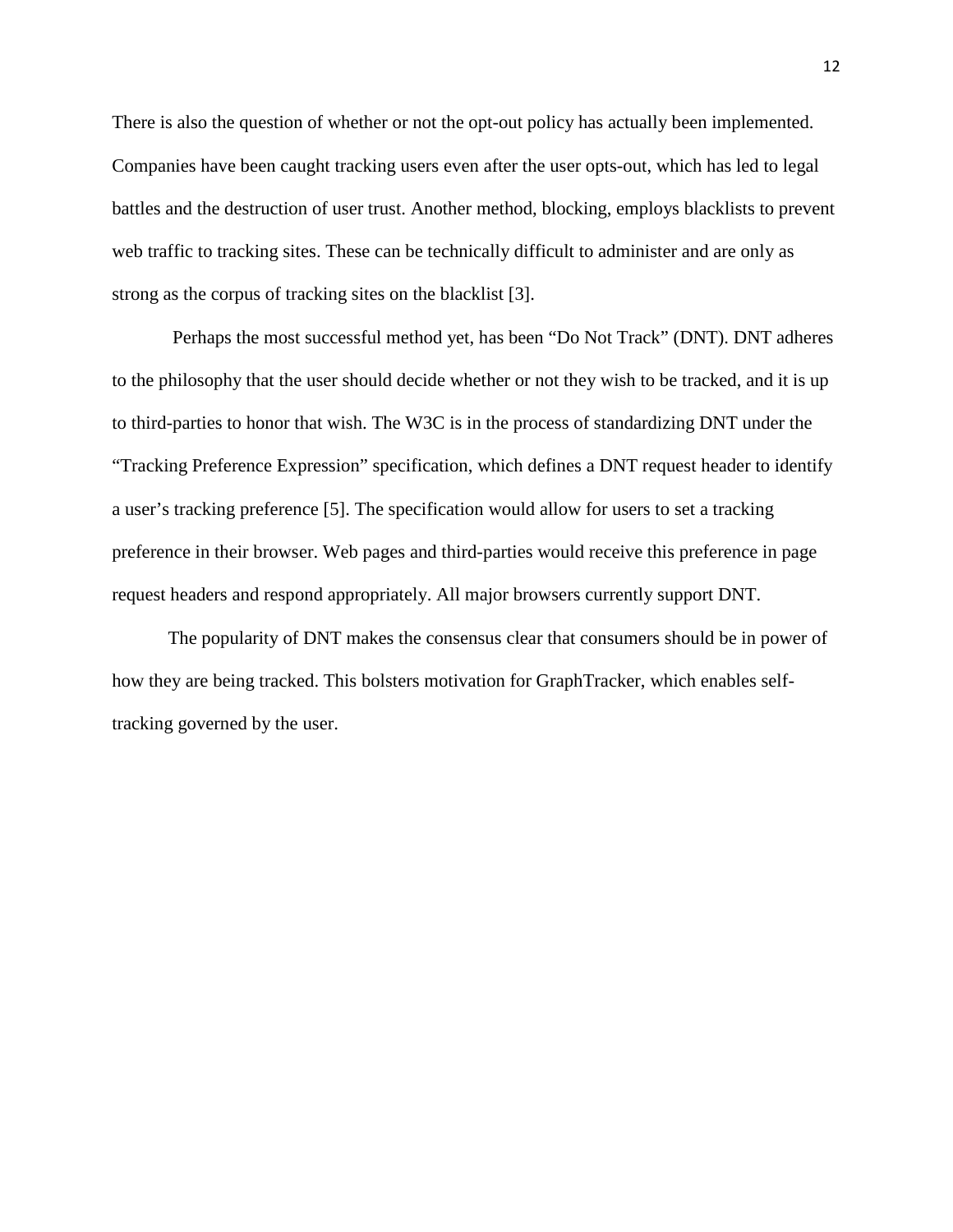#### **Section 2**

#### **GraphTracker**

GraphTracker is a user-driven web tracking system. The primary mode of tracking is a chrome extension and does not require cookies, which allows a user to track and log activity while preventing unwanted third-parties from doing so. GraphTracker's currency is the browsing graph, a graph representing the user's browsing data.

#### **Browsing Graph**

Traditionally, browsing data is synonymous with web history, both representing a collection of web pages with metadata, content information, and the timestamps of when the page has been visited. The browsing graph augments this data by including relational information between pages such as how the user navigated from one page to another. By focusing on the context around how a user got to a page, the browsing graph builds a deeper understanding of a user's browsing patterns.

Other tracking programs are limited in their ability to define the referring page. The referrer specified in an HTTP request can specify only the domain and not the full URL. GraphTracker is present to record each page exit and page load, and can capture the full URL of the referrer when creating a relationship between two sites in the browsing graph. Thus instead of connecting a site to its referring domain, as most tracking networks are capable of doing, the browsing graph connects URLs directly to the referring URL, which provides an improved and more granular level of detail.

A graph data structure by definition is a collection of nodes and edges. In the case of the browsing graph, the nodes encapsulate the standard browsing data for a web page. I will refer to these as PageNode objects, formally defined as the following structure: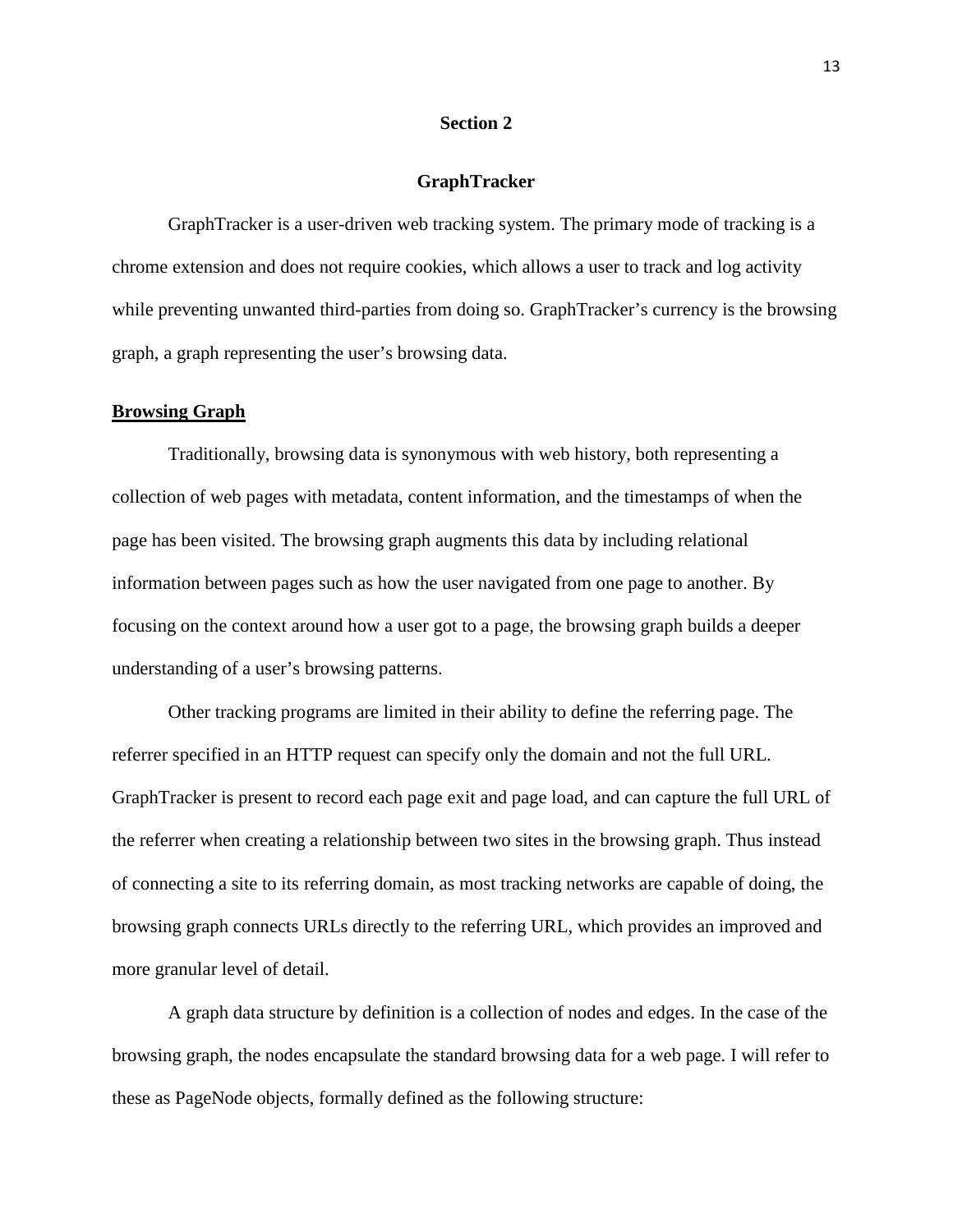```
PageNode {
     String url: "http://www.google.com",
     String title: "Google",
     Integer visitCount: 400,
     Timestamp[] history: [....],
}
```
The URL is the unique identifier of the PageNode. This is the URL which appears on the address bar of the browser and is obtained by accessing the window.location.href variable. The title property adds context and gives insight into the content of the page and is accessed through the document.title variable. The visitCount and history properties are used to track the visits the user makes to the site. Each time a user visits a site, the visitCount is incremented and the current timestamp is added to history.

The edges of the browsing graph represent a link from one web page to another. It can really be any form of navigation from one page to the next, the most obvious example of which being a hyperlink which a user clicks to navigate away from one page to the next. Another common example is a redirect. I will refer to these as Edge objects, formally defined as the following structure:

```
Edge {
     String source: "www.blog.com/weather",
     String destination: "www.weather.com",
     String type: "hyperlink",
     String context: "weather",
     String title: "It better be sunny.",
     Integer visitCount: 5,
     Timestamp[] history: [....],
}
```
The source and destination represent the URLs of the PageNodes which this Edge connects, forming a directed edge which points from the source to the destination. The context and title variables provide valuable information that can identify the nature of the relation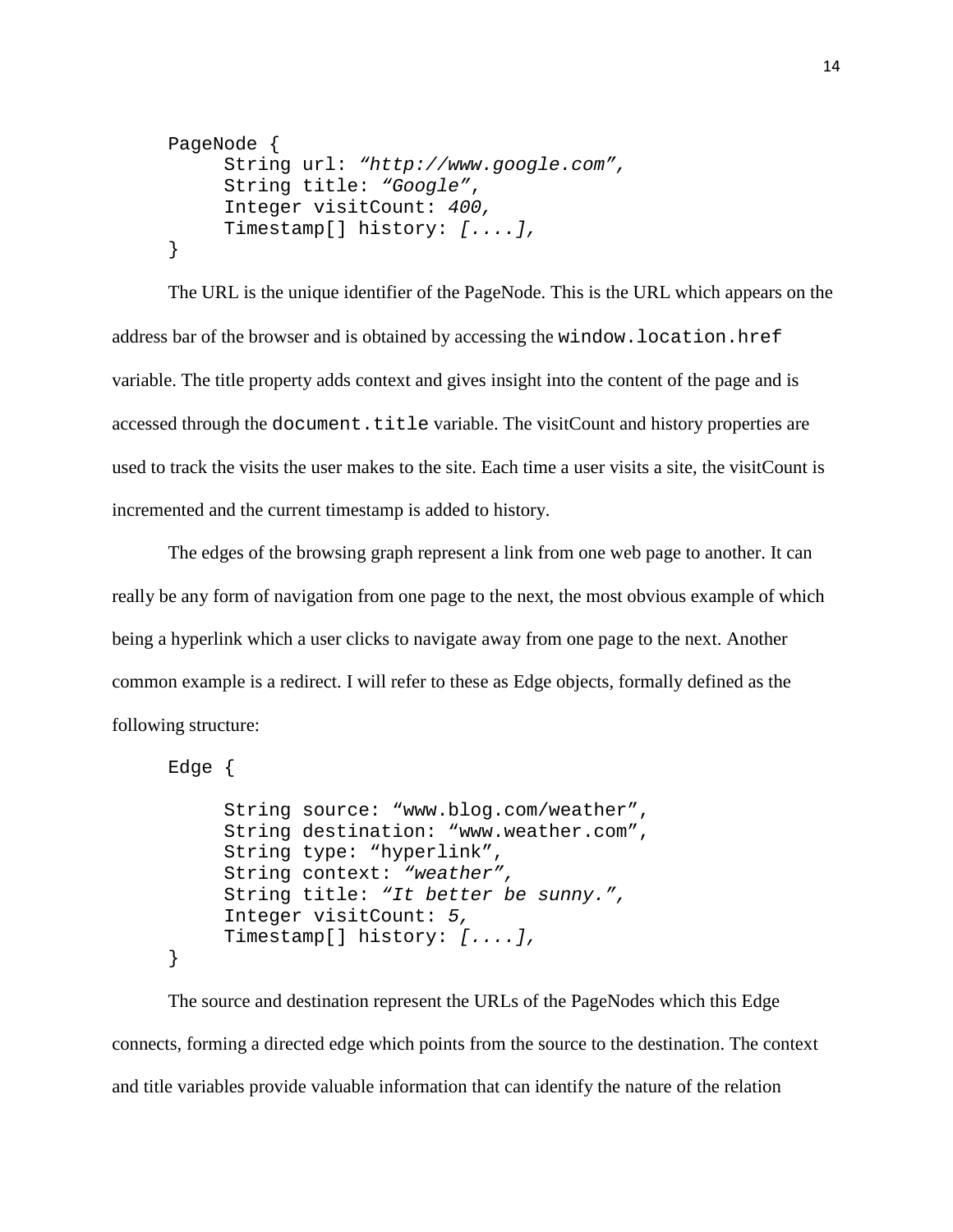between two pages. The context is gathered from the visible text of a hyperlink and the title is taken from the title attribute of the <a> tag. For example, the following hyperlink would generate the sample Edge above:

<a href="weather.com" title="It better be sunny.">weather</a>

The visitCount and history represent the properties analogous to those which they represent for PageNodes, identifying the number of times a link has been followed, and the timestamps identifying when the link has been followed. The Edge's type will either be "hyperlink" or "redirect", depending on which of the two modes were used to navigate along that edge. Hyperlinks are identified by event listeners on <a> elements, and redirects are identified by page unload events correlated with a new page visit, but lacking the presence of a hyperlink event.

For example, a user may click a hyperlink on a page triggering the event listener on that <a> element and creating a hyperlink edge. The destination of that hyperlink could automatically redirect the user to another site. In that case, the original destination unloads and the page redirects to a new destination. Upon reaching this new destination, the system sees that the user did not follow a second hyperlink, and that this most recent navigation occurred through a redirect.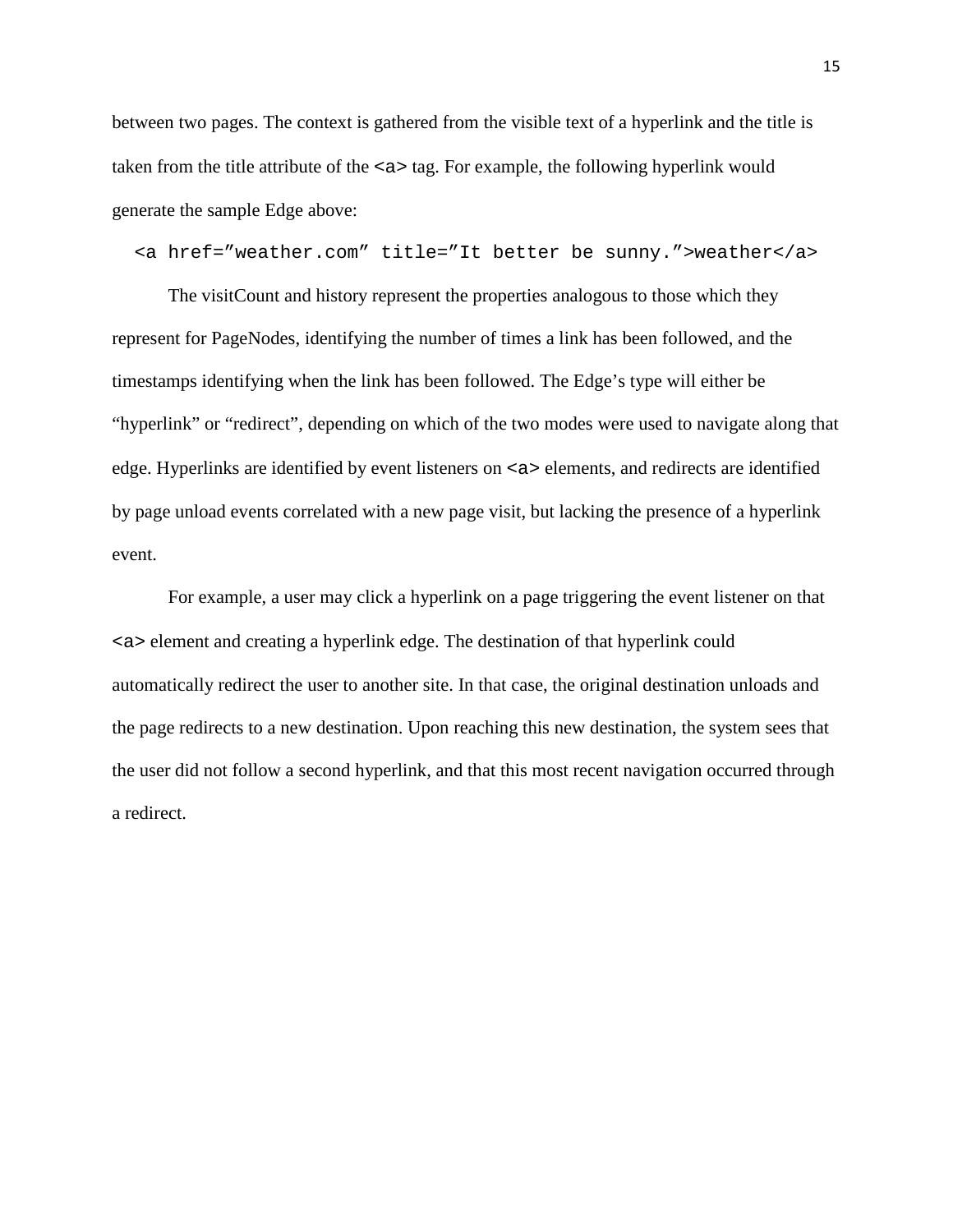

Figure 1. Sample Browsing Graph

In Figure 1 above, a user starts at PageNode "A". The arrow between "A" and "B" shows that the user actively navigated from "A" to "B." As defined, this represents an Edge connecting "A" and "B" that would have a source URL matching the URL of PageNode "A," and a destination URL matching the URL of PageNode "B." All other PageNodes represented in the Figure are a result of further navigation by the user.

In generating the browsing graph, we will aim to preserve the idea of only creating a PageNode if the user visits that site. It becomes evident, however, that it will become useful to create PageNodes with visitCount initialized to zero in immediate anticipation of visiting a page. The intuition behind this logic is that during the web browsing experience, the user clicks a link prior to actually visiting the page, thus when creating the edge, it is necessary to first create the node to which it will connect in the case that the node doesn't already exist.

It could prove useful to track those nodes to which a page links but which have not been visited. For example, two nodes could link to the same unvisited web page and this could identify a connection between two previously unrelated nodes. However, this notion is outside the scope of this paper and is left to be explored in future iterations.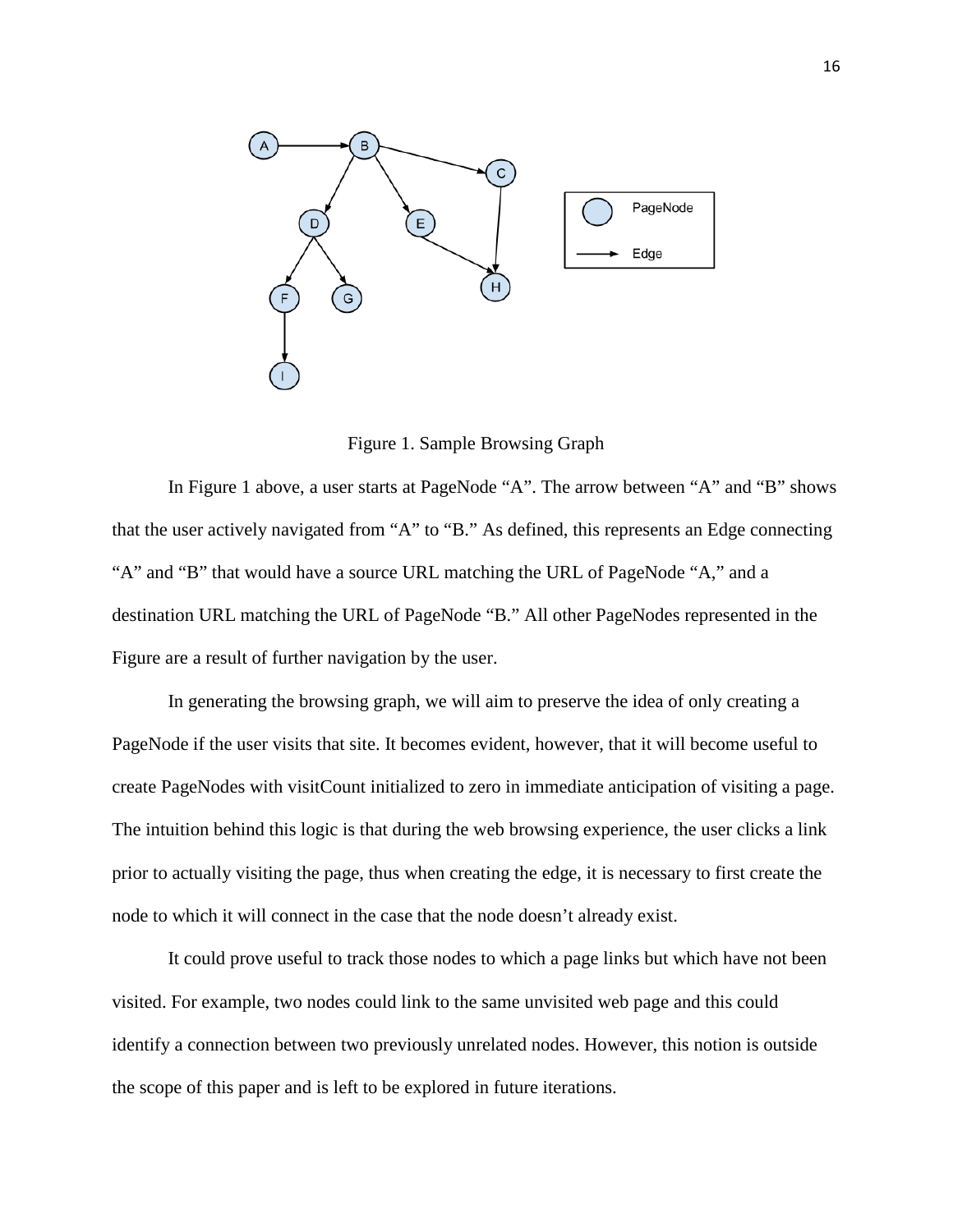# **Section 3**

## **System Architecture**

The entire system is composed of five main components: the chrome extension, the front end client, the API, the back end server, and the database.

## **System Interactions**

The interactions of components within the system are best illustrated by Figure 2 below.



Figure 2. System Architecture Diagram

The extension must interact with the web page to inject its content scripts. Once injected, they collect data for the extension. The extension will make calls to the API to log the data. The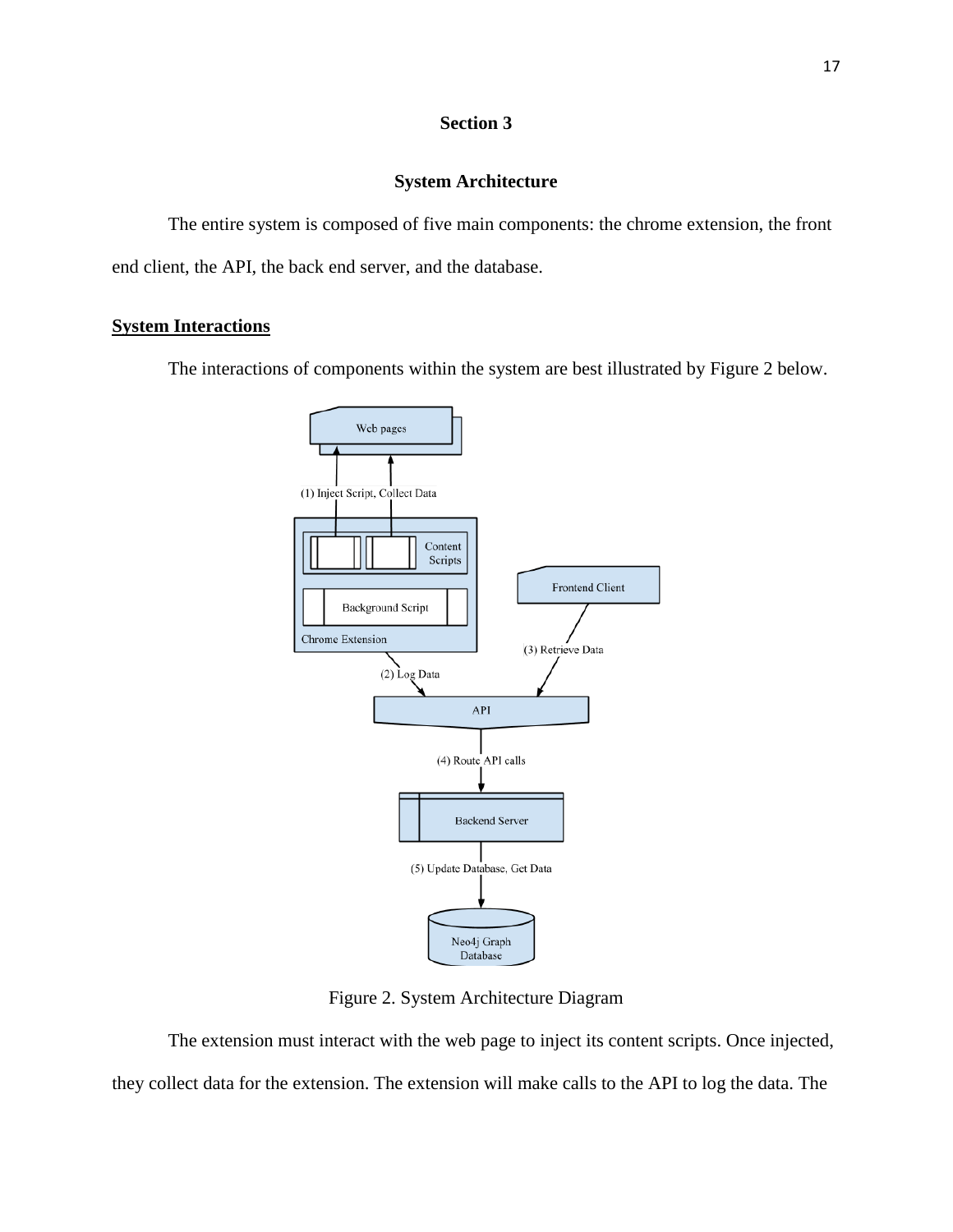API also receives calls from the front end client for data retrieval. The API routes calls from both sources to the back end which has the implementations to properly process the requests, and then perform the necessary transactions with the database.

#### **Chrome Extension**

The Chrome extension is the bread and butter of the operation because it is what actively collects browsing data to be stored on the database. The extension has three components: the background script, the content script, and the browser action.



Figure 3. Chrome Extension Process Diagram

The simplest function is the browser action. An extension's browser action appears as a button on the toolbar in Chrome. This browser action serves as an on/off switch for tracking, allowing the user to control when their data is being stored. Clicking the browser action toggles a boolean variable accessible by the background script. All tracking operations in the background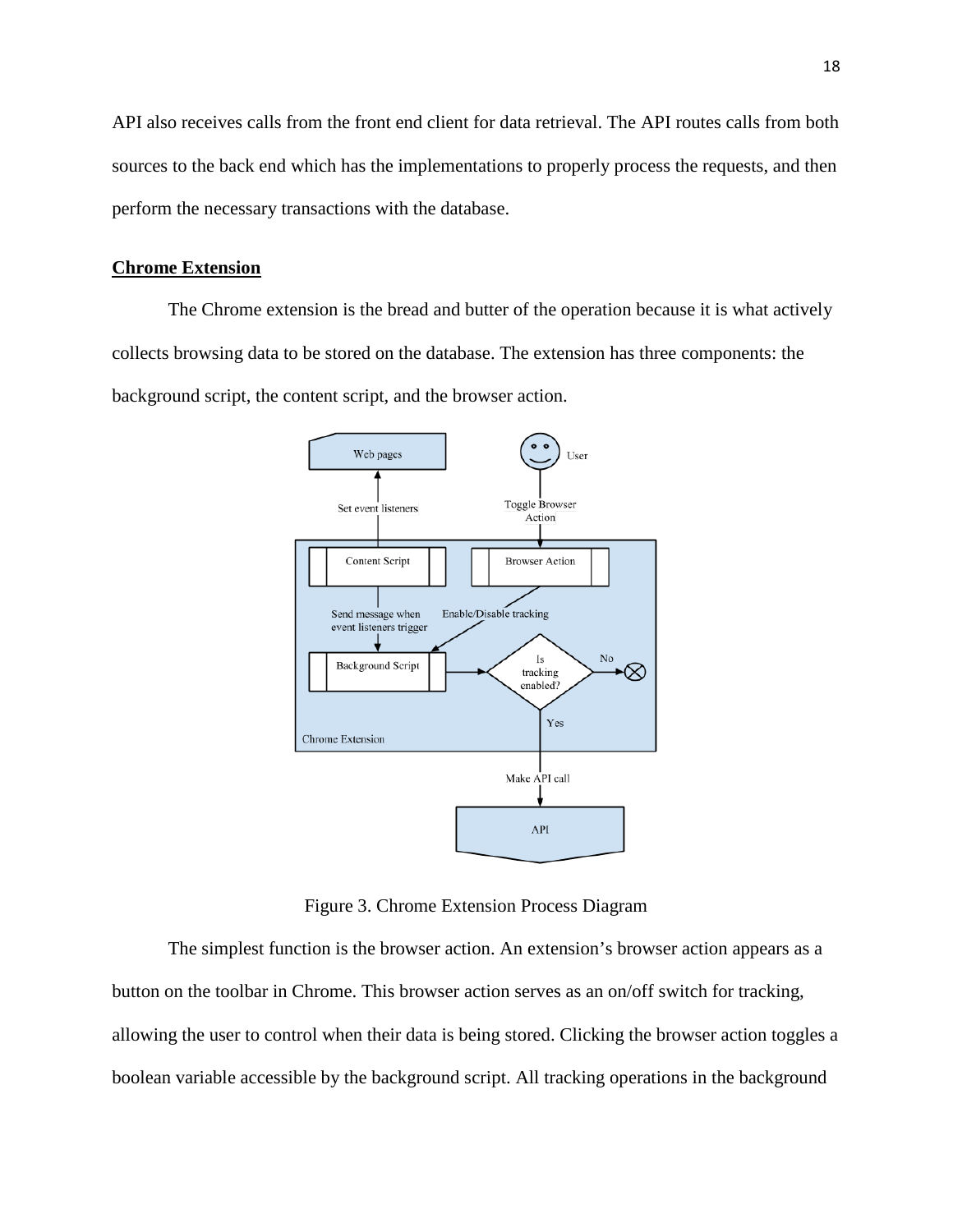script are governed by this boolean, and as shown in Figure 3 above, the process chain halts if tracking is toggled off. An "ON" or "OFF" label is visible to the user on the browser action as to identify the current state.

In order to collect data, we need access to the web page's Document Object Model (DOM). In order to transmit the data, we need to be able to make calls to the API. Content scripts are able to perform the former action, but not the latter. The inverse is true of the background script. This is a security measure in place by Chrome extensions, because each has a separate set of permissions and extension APIs made available to it. It is then necessary to isolate these two tasks and communicate between the scripts [6] [7].

The extension injects the content script into each web page as it loads so that it executes locally on the page. Once injected, it is able to behave as a script on the web page normally would, meaning it has access to the DOM. This is necessary for gathering data from the page, as well as adding event listeners. The content script can communicate with the background script through extension messages.

A single instance of the background script runs persistently in Chrome. The background script is equipped with listeners which receive and handle incoming messages from content scripts injected. From the background script, we can communicate with the API.

Once the content script finishes loading onto a page, it sends a message to the background script containing data required of the PageNode object discussed in Section 2. The background script receives this message, sends a POST request to the "visitPageNode" API endpoint with the PageNode object. The script then attaches on-click event listeners to each link element on the page, as well as a page unload event listener to the document for when the user navigates away from the page.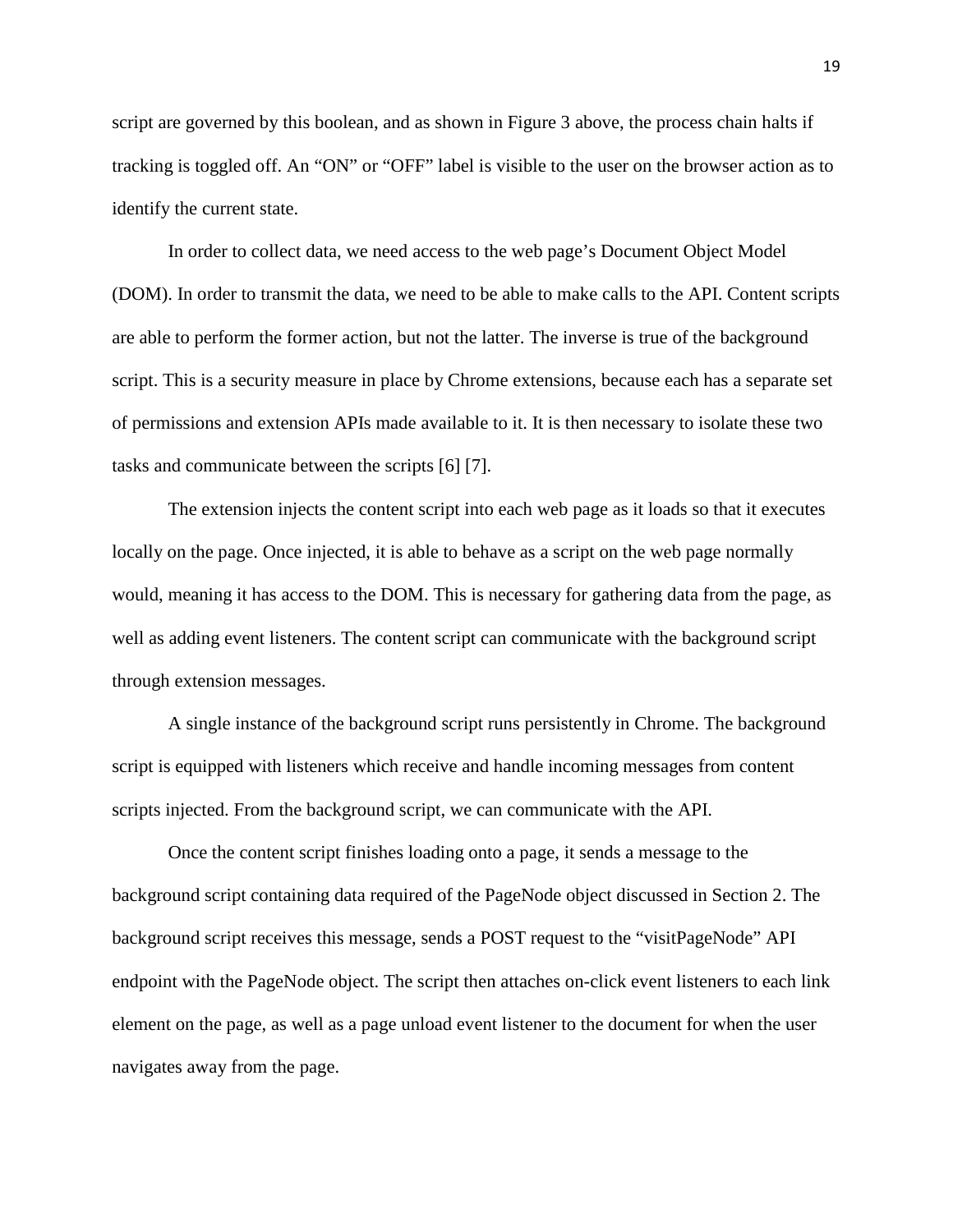When an event listener on a link is triggered, the content script retrieves page attributes necessary for creating an edge and sends this information in a message to the background. The background script receives the message and packages it into an Edge object, which it subsequently sends in a POST request to the "visitEdge" API endpoint.

When an event listener fires on page unload, the content script notifies the background script of the page which the user is leaving. On the next page load, if the background script recognizes that the user did not navigate to the page using a hyperlink, the background script will determine the referring site, if it exists, based on the timestamp and domain of the last page unload, and the timestamp and referrer for the recent page load.

The chrome extension manifest dictates the URLs which the extension may access. The default setup is that the extension has permission to access all URLs, however any person wishing to install and use the extension on their own may edit the list of permitted URLs in order to restrict the scope of the browsing graph. The user may block any domains which he or she may not want recorded.

#### **Front End Client**

The front end client serves as a web portal to access the information, and view it in a relevant and useful manner. This portal is accessible at<http://localhost:8080/> provided that the back end server is running. This page contains a visualization of the user's browsing graph and a utility panel which contains graph filters and a section which displays node details.

The page leverages D3.js and jQuery JavaScript libraries as well as the Bootstrap HTML, CSS, and JavaScript framework. D3.js does much of the legwork for graph rendering [9]. In addition to being a dependency for Bootstrap, jQuery is used in its standard manner for useful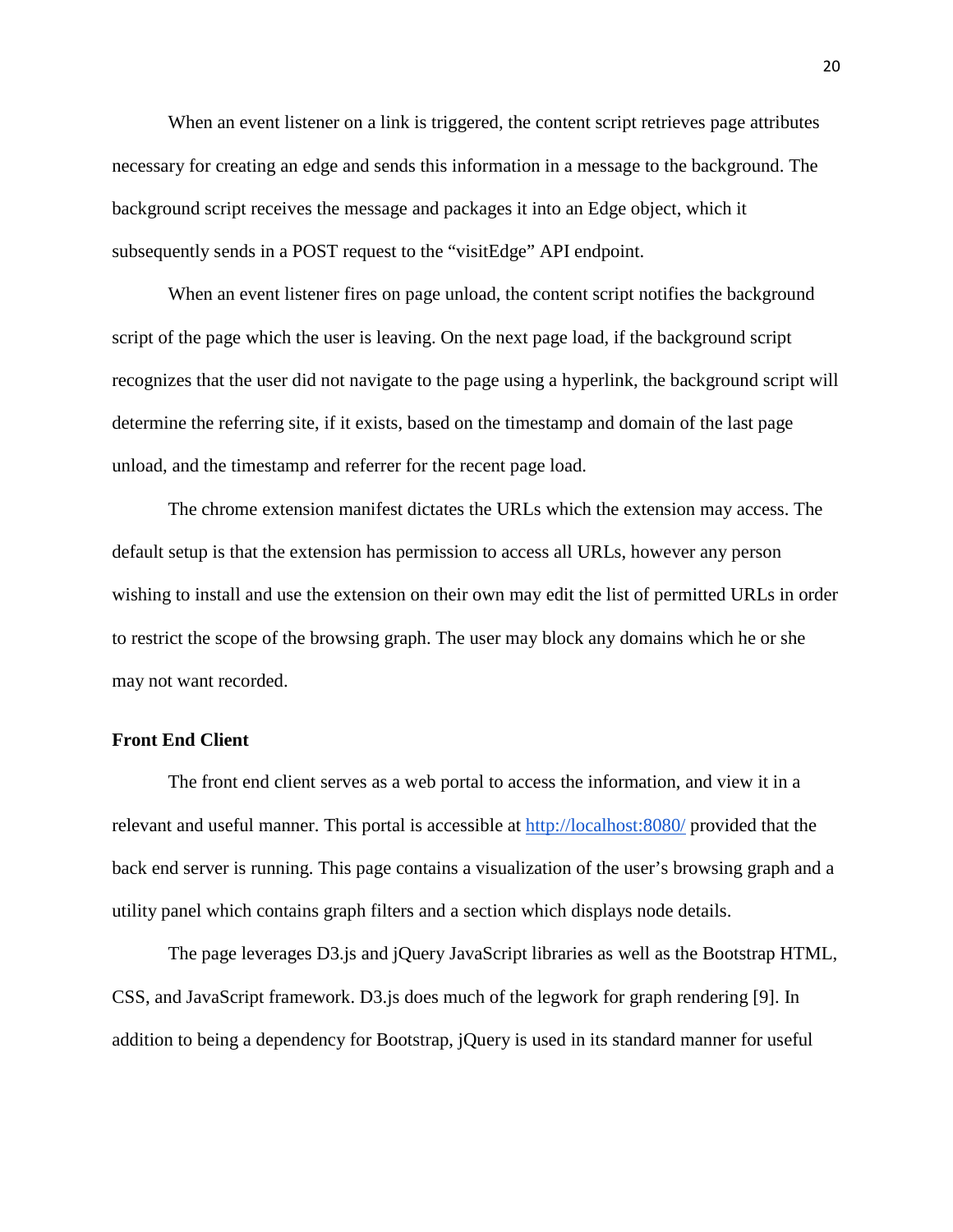DOM manipulation in much of the analysis tools which I have built into the site. Bootstrap takes much of the stress and time out of the aesthetic design and page formatting.



Figure 4. Front End Client Screenshot

When the page loads, it fetches the graph from the back end via the API. The graph is delivered as a list of nodes and a list of links, as outlined in the API specification. Then bidirectional edges are identified, and nodes and edges are weighted. The node and edge weighting is based primarily on number of visits. This is a rather elementary weighting system and in the future it will be beneficial to explore a new weighting system which incorporates more data points such as how recently the page or link has been visited and how closely the content on different pages is related. The processed graph is then passed through D3.js, which produces the interactive visualization.

The utility panel's filter panel allows the user to restrict the graph to nodes and edges meeting certain constraints. After the user sets the filter settings and pressed the "Redraw Graph" button, the same graph fetching and rendering process is executed. However, when the process is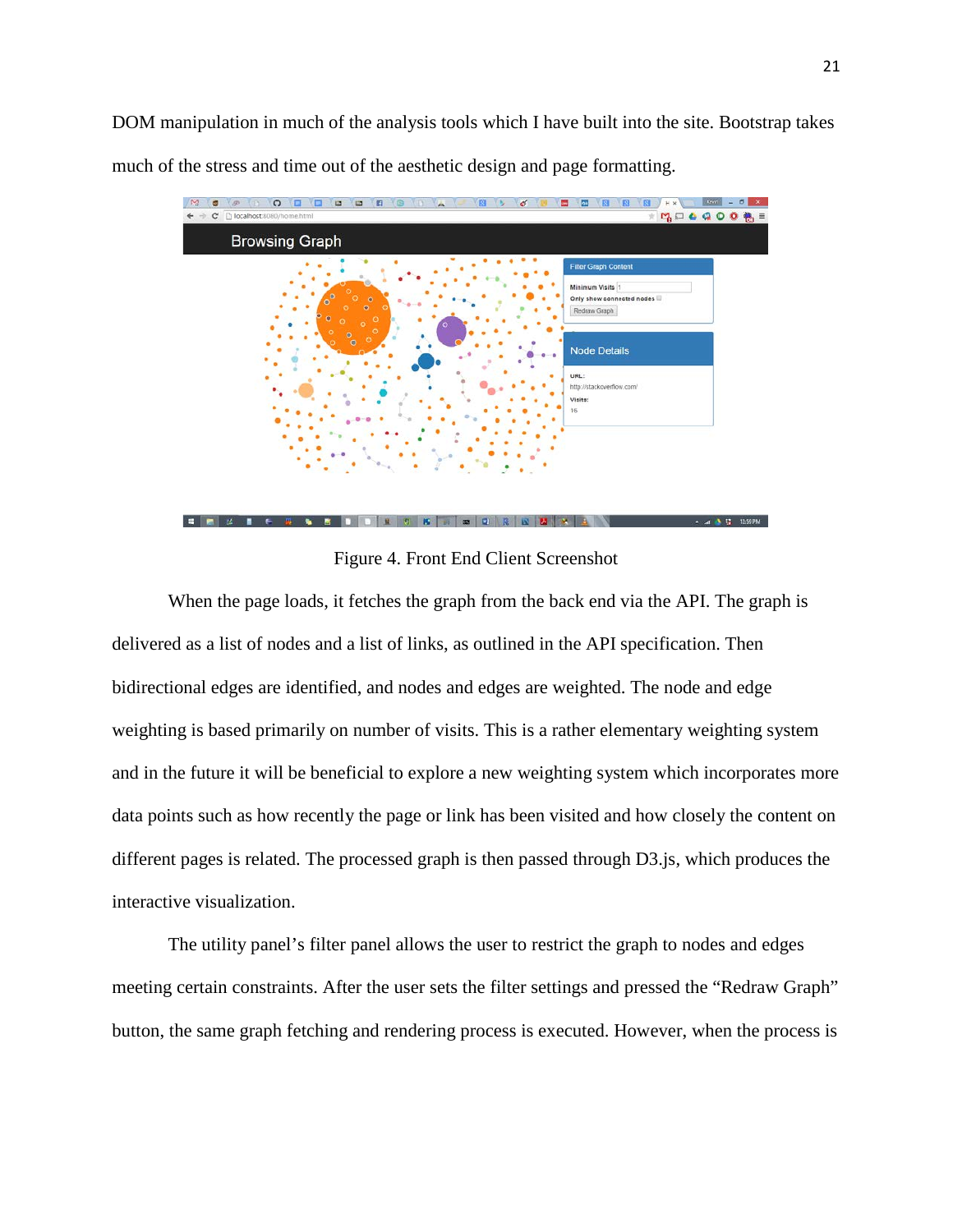modifying the graph prior to rendering, the graph is pruned to eliminate elements which don't fit within the constraints.

This front end client serves as a simple example of the capabilities of the system. Any developer can create their own front end client that manipulates the graph to suit their interests by applying their own weights or filters or running content analysis on the nodes and edges. The API and the back end make this possible.

### **API**

The API allows the extension to log data, as well as enabling a platform on which developers can build new programs utilizing the browsing graph. Front end clients should not have unbridled access to the graph database; the API serves to restrict clients to only certain interactions. The API has two endpoints only available to the extension for the purposes of logging data, and three endpoints available to front end clients for retrieving data.

The data logging endpoints available to the extension are "visitPageNode" and "visitEdge," and should be utilized any time the user loads a web page or navigates between pages respectively. These API calls will result in either creating a new PageNode or Edge in the database, or updating an existing one. For visiting a PageNode, it is as simple as checking the existence of the PageNode in the database using its URL as the unique identifier, and either creating one in its absence, or updating the existing one. The process for visiting an Edge is better illustrated in Figure 5.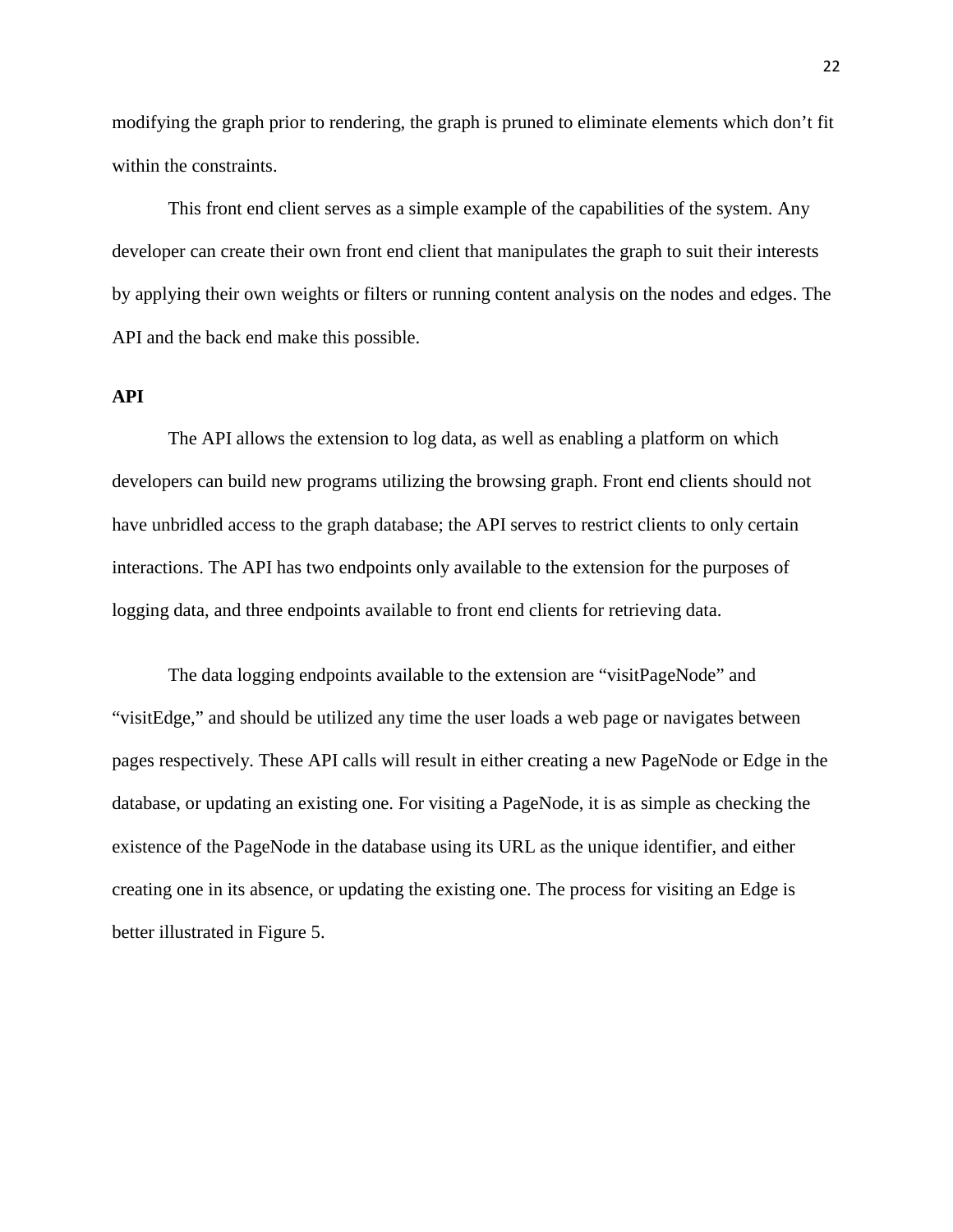

Figure 5. "visitEdge" API Call Process Diagram

When navigating to a previously unvisited page, it will be necessary to create the destination PageNode prior when creating the Edge so that the Edge does not point to a null PageNode. A scenario in which the user navigates away from a page which he or she has not visited is illogical and should throw an error. Both of these API calls will return the created or updated PageNode or Edge, however the extension makes no use of these responses outside of debugging.

The data retrieval endpoints available to front end clients are simple GET requests and can fetch either an individual PageNode, individual Edge, or the entire graph in the form of a collection of PageNodes and a collection of Edges. It is currently left to the client to perform any filtering and weighting of the graph suitable to its needs. It will become necessary in time to limit the number of PageNodes returned in the response as the graph grows, however, all work done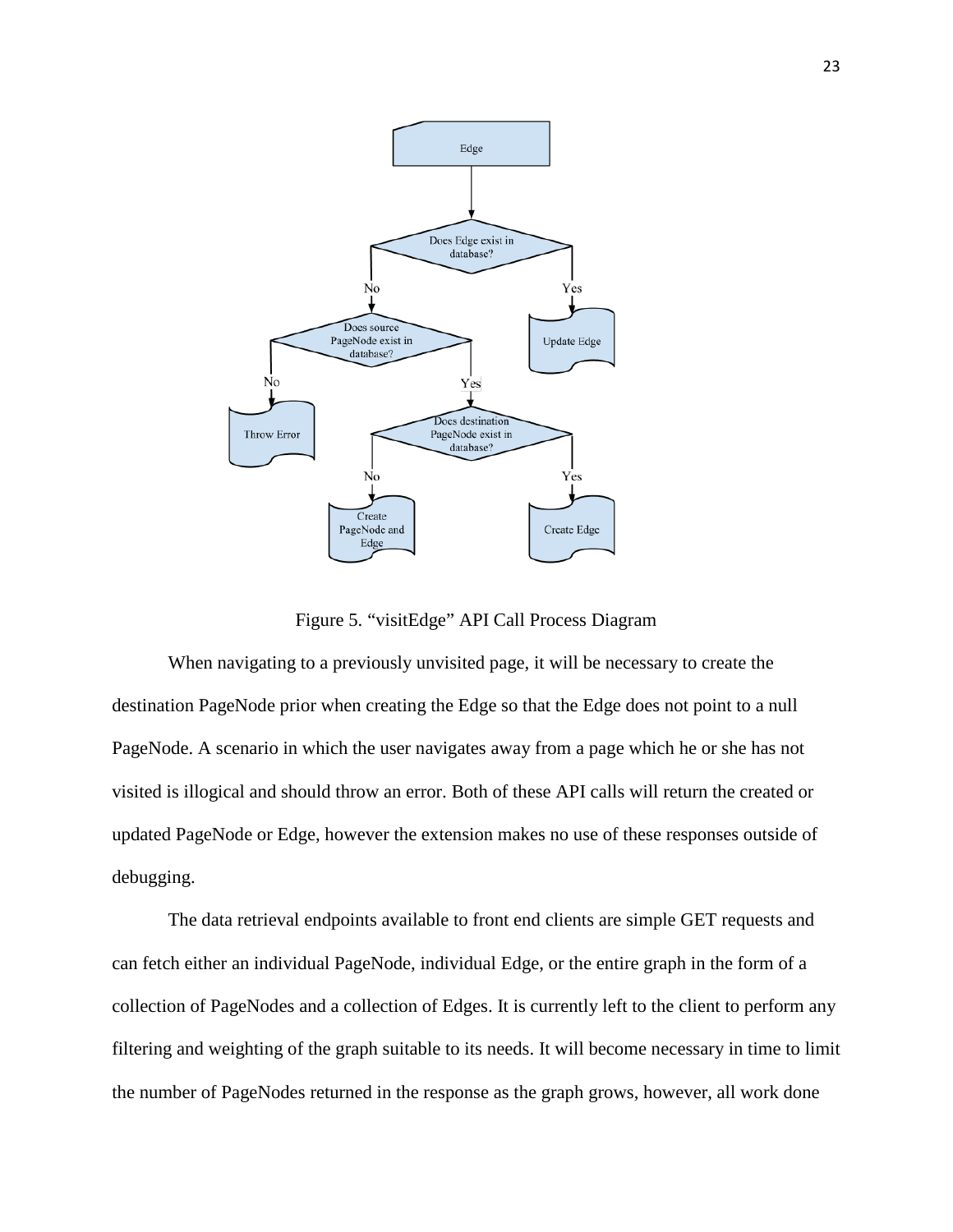within the scope of this paper can be performed on graphs of a modest size. The next iteration of GraphTracker will implement a request parameter to limit the volume of PageNodes returned so that front end clients may experiment with performance changes with various graph sizes.

#### **Back End and Neo4j Database**

The back end server serves a rudimentary purpose in its current iteration. The back end runs a web server powered by Node.JS [10] with Express.JS, which handles the API endpoints as well as serving the client's web page for demonstrative purposes. The back end routes API requests to their proper implementations, identifies the necessary interactions with the graph database, and generates the database query to accomplish the task.

We selected Neo4j as the database to store GraphTracker's browsing graph. It is convenient on an intuitive level that the graph be stored in a graph database which provides easy access to nodes and edges. Neo4j is a leading graph database which is easy to scale and has a flexible structure which will make it easy to make updates to node and edge design as the project evolves [8].

Neo4j uses its own query language, Cypher. The API shields the database from direct user interaction in order to limit operations. The back end understands how to generate a valid Cypher query so that developers don't need to learn Cypher or understand anything about Neo4j in order to create their own front end client.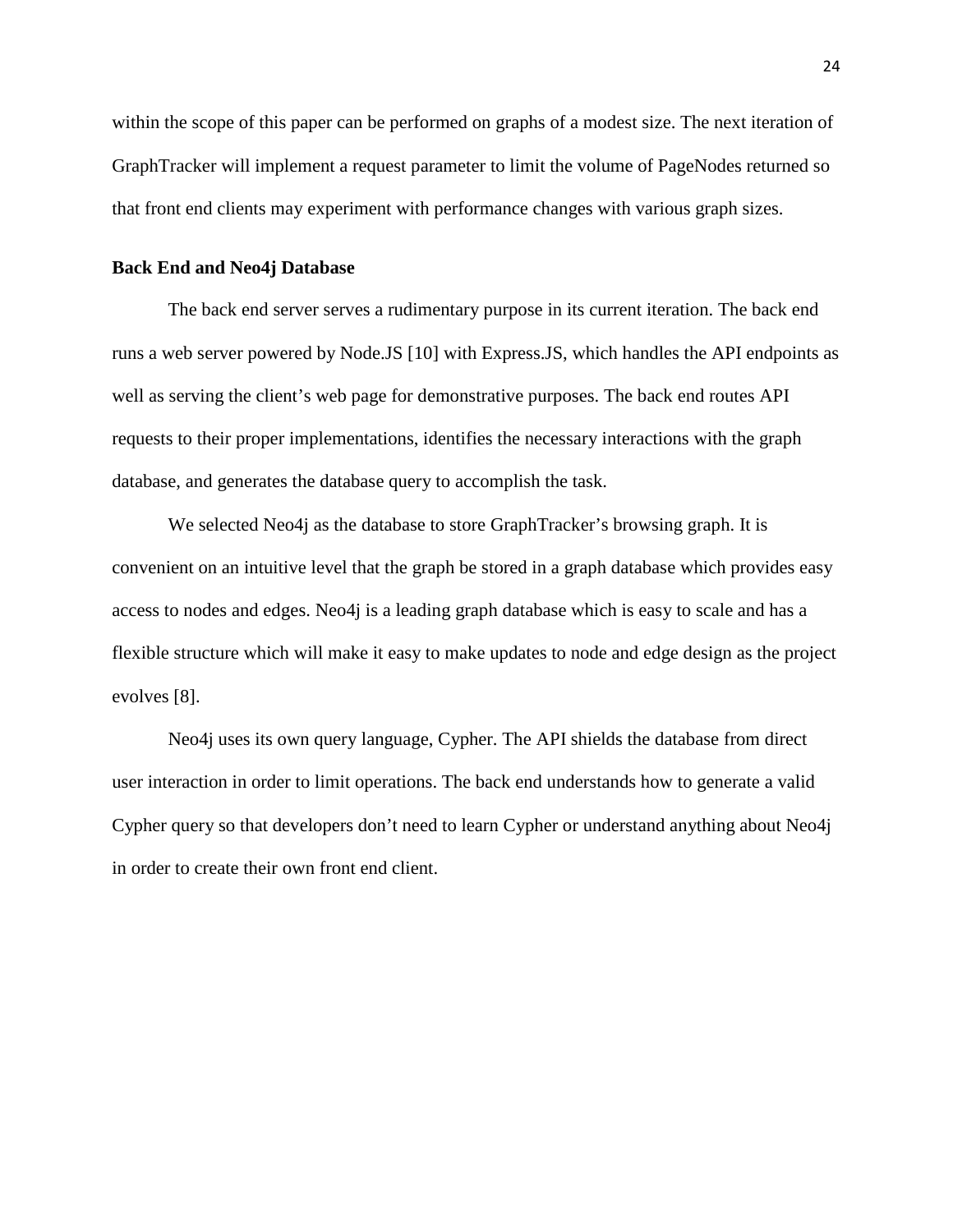#### **Conclusions and Future Work**

GraphTracker is a small step in exploring user-driven tracking, which could eventually provide the benefits of web tracking, while absolving user trust and privacy concerns. We hope this will serve as the basis for future work, either improving GraphTracker as a form of userdriven tracking, building tools off of the GraphTracker data platform to demonstrate the benefits of small scale user-tracking, or deriving insights from GraphTracker which help develop other modes of user-driven tracking. There are a number of use cases we welcome researchers and developers to explore.

The data provided by this tool can be used to expedite repetitive internet tasks for users. The browsing graph could be used to identify frequently repeated hyperlink chains. As the user visits the first piece of that chain, the tool could prompt the user to proceed to the final destination. This could see several interesting challenges, such as auto-completion of intermediary tasks, but could also be a great time saver.

The browsing graph could be analyzed to identify communities of related sites among currently open tabs, which could then be automatically grouped or color-coded. This could be useful when researching a variety of topics to keep all related tabs in a logical order. This would require the ability to directly modify tab order or appearance, but could potentially provide a modest productivity increase.

GraphTracker could be a useful tool to improve usability testing done by web services. Since it is not uncommon to do very granular, small scale testing, a web site could have participants utilize a tracking technology such as GraphTracker in order to really understand how the user navigates around the site, without having to conduct an in-person, over-the-shoulder usability test.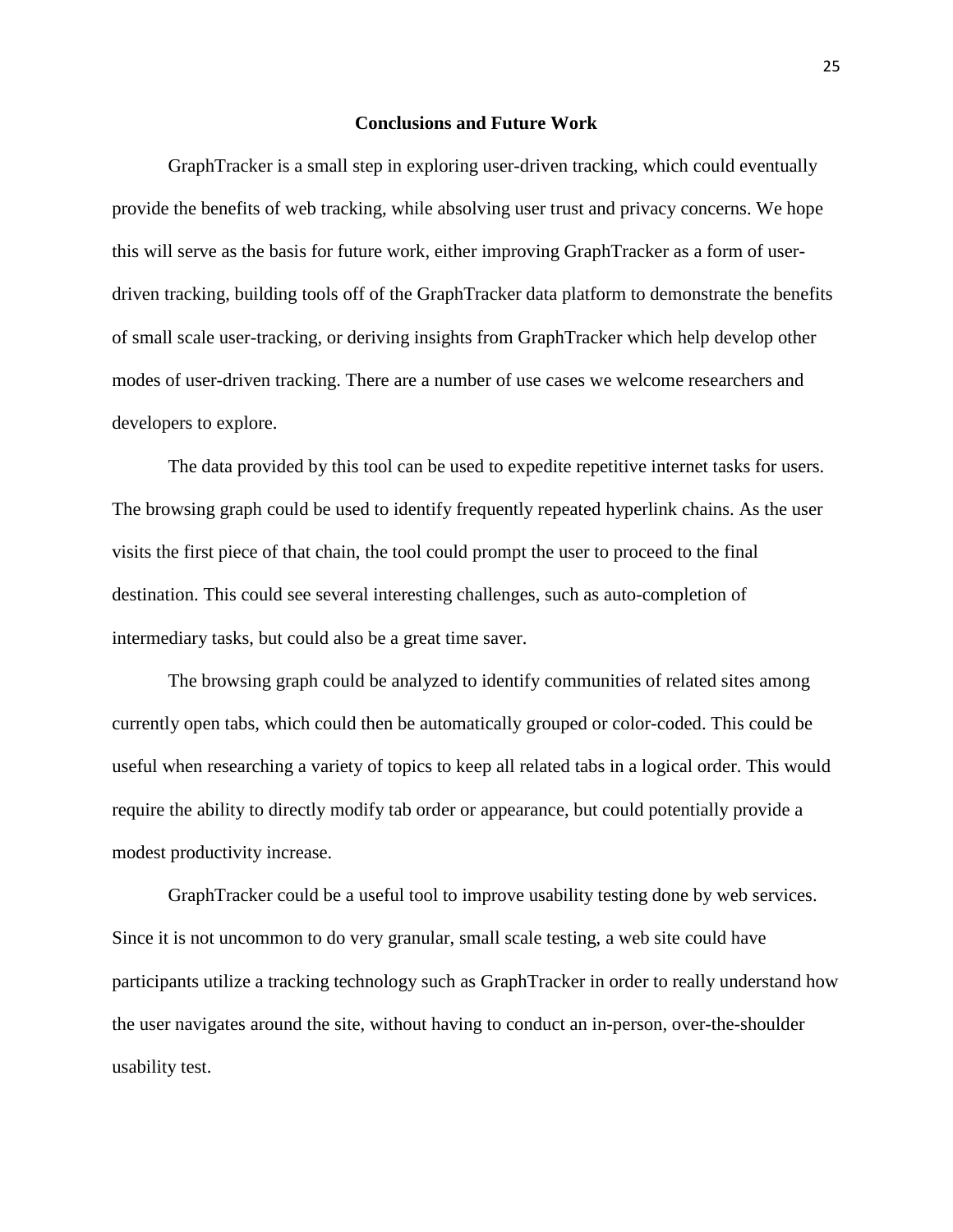A downfall of the current iteration of GraphTracker is a lack of scale. Scaling to more users, would provide challenges in preserving user trust and privacy, but would provide a robust data set perfect for recommendation engines. The recommendation engine could also potentially take the approach of accepting self-tracked web data in exchange for its recommendation services. This removes the burden of gathering data or tracking users from the service and puts it in the hands of the user, which if user-driven data tracking catches on, could have potential as a business model.

All code has been made publicly accessible on GitHub, allowing anyone to download and install GraphTracker. Source code, dependencies, and installation instructions can be found at www.github.com/kdaziz/Capstone. By continuing to explore modes of user-driven web tracking as an alternative to third-party web tracking, we may be able to reap the benefits of web tracking, while protecting user privacy and trust.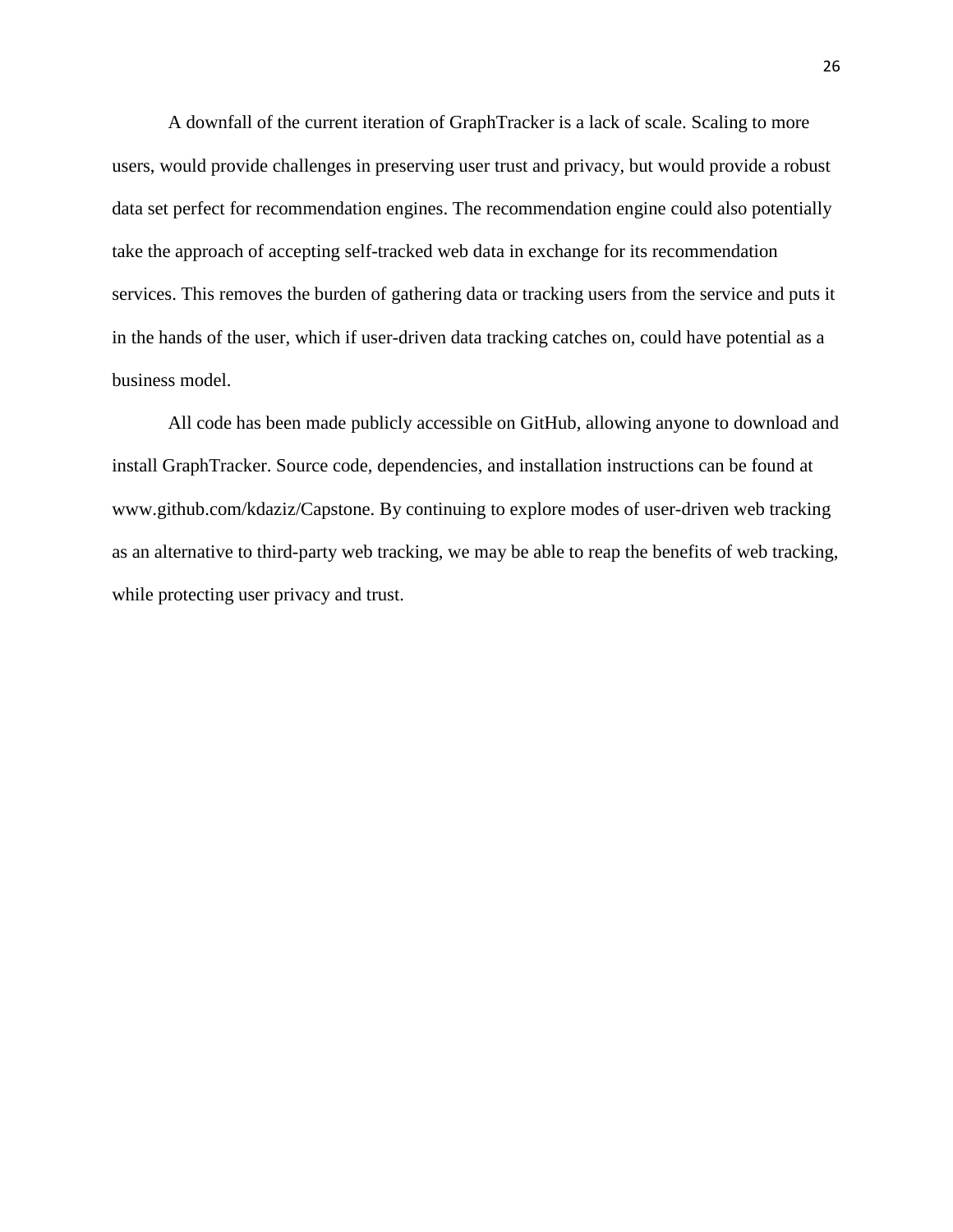#### **Works Cited**

- [1] Barth, A. "HTTP Management Mechanism." *IETF.org*. Internet Engineering Task Force, 1 Apr. 2011. Web. 1 May 2015. <http://tools.ietf.org/html/rfc6265>.
- [2] "Means and Methods of Web Tracking: Its Effects on Privacy and Ways to Avoid Getting Tracked." *InfoSecInstitute.com*. InfoSec Institute, 23 July 2013. Web. 3 May 2015. <http://resources.infosecinstitute.com/means-and-methods-of-web-tracking-itseffects-on-privacy-and-ways-to-avoid-getting-tracked/>.
- [3] Mayer, J. R., and J. C. Mitchell. "Third-Party Web Tracking: Policy and Technology." *Security and Privacy (SP), 2012 IEEE Symposium on* (2012): 413-27. IEEE. Web. 1 May 2015. <http://ieeexplore.ieee.org/xpl/abstractMetrics.jsp?reload=true&arnumber=6234427>.
- [4] "Pixel Tracking in Third-party and Custom Creatives." *DoubleClick for Publishers Help*. Google, Inc., *n.d.* Web. 1 May 2015. <https://support.google.com/dfp\_premium/answer/1347585?hl=en>.
- [5] "Tracking Preference Expression (DNT)." *W3.org*. Ed. Roy T. Fielding and David Singer. W3C, 24 Apr. 2014. Web. 1 May 2015. <http://www.w3.org/TR/tracking-dnt/>.
- [6] "Content Scripts." Google, Inc., *n.d.* Web. 1 May 2015. <https://developer.chrome.com/extensions/content\_scripts>.
- [7] "Background Pages." Google, Inc., *n.d.* Web. 1 May 2015. < https://developer.chrome.com/extensions/background\_pages>
- [8] "Neo4j." *Neo4j*. Neo Technology, Inc. Web. 1 May 2015. <http://neo4j.com/>.
- [9] Bostock, Mike. "D3 Data-Driven Documents." *D3js.org*. 1 Jan. 2013. Web. 1 May 2015. <http://d3js.org>.
- [10] "Node.js." *NodeJS.org*. Joyent, Inc, 1 Jan. 2015. Web. 1 May 2015. <https://nodejs.org/>.